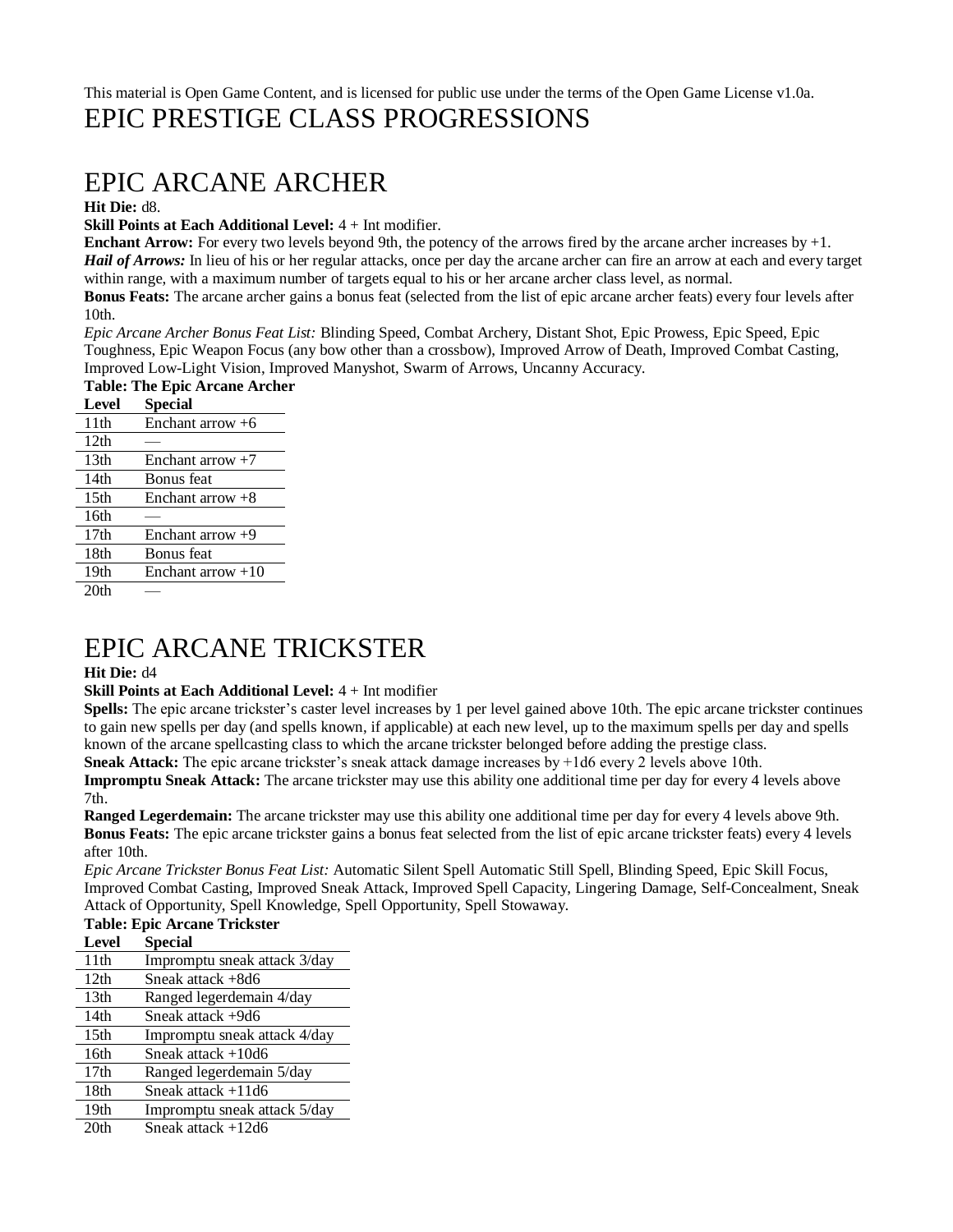# EPIC ASSASSIN

**Hit Die:** d6.

**Skill Points at Each Additional Level:** 4 + Int modifier.

**Sneak Attack:** The epic assassin's sneak attack damage increases by +1d6 every two levels after 9th.

**Death Attack:** The assassin counts only half his or her class levels beyond 10th when determining the DC to resist this attack.

**Spells:** The assassin's caster level is equal to his or her class level. The assassin's number of spells per day does not increase after 10th level.

**Uncanny Dodge:** The assassin's uncanny dodge bonus on saves against traps doesn't increase after 10th level.

**Saving Throw Bonus against Poison:** The assassin's bonus on saves against poison increases by +1 every two levels after 10th.

**Bonus Feats:** The epic assassin gains a bonus feat (selected from the list of epic assassin feats) every four levels after 10th. *Epic Assassin Bonus Feat List:* Dexterous Fortitude, Dexterous Will, Improved Combat Casting, Improved Death Attack, Improved Sneak Attack, Improved Spell Capacity, Legendary Tracker, Lingering Damage, Sneak Attack of Opportunity, Spell Knowledge, Spontaneous Spell, Superior Initiative, Tenacious Magic, Uncanny Accuracy.

### **Table: The Epic Assassin**

| <b>Level</b>     | <b>Special</b>                       |
|------------------|--------------------------------------|
| 11th             | Sneak attack +6d6                    |
| 12th             | $+6$ save against poison             |
| 13 <sub>th</sub> | Sneak attack $+7d6$                  |
| 14th             | +7 save against poison, bonus feat   |
| 15 <sub>th</sub> | Sneak attack +8d6                    |
| 16th             | $+8$ save against poison             |
| 17 <sub>th</sub> | Sneak attack +9d6                    |
| 18th             | $+9$ save against poison, bonus feat |
| 19th             | Sneak attack $+10d6$                 |
| 20th             | $10$ cava against poison             |

20th +10 save against poison

## EPIC BLACKGUARD

### **Hit Die:** d10.

**Skill Points at Each Additional Level:** 2 + Int modifier.

**Spells:** The blackguard's caster level is equal to his or her class level. The blackguard's number of spells per day does not increase after 10th level.

**Smite Good:** The epic blackguard gains one additional daily use of smite good every 5 levels after 10th. The epic blackguard adds his or her class level to damage with any smite good attack, as normal.

**Command Undead:** The blackguard commands undead as a cleric of two levels lower, as normal.

**Sneak Attack:** The epic blackguard's sneak attack damage increases by +1d6 every three levels after 10th.

**Fiendish Servant:** Up to 20th character level, a fiendish servant's powers depend on its master's character level, not his or her blackguard class level. After that, they depend on his or her blackguard level. For every five blackguard levels above 10th the fiendish servant gains +2 bonus Hit Dice, its natural armor in-creases by +2, and its Strength and Intelligence each increase by +1.

**Fallen Paladins:** A blackguard who trades in more than ten levels of paladin can gain more than ten levels of blackguard, but only if his character level is 21st or higher.

**Bonus Feats:** The epic blackguard gains a bonus feat (selected from the list of epic blackguard feats) every three levels after 10th.

*Epic Blackguard Bonus Feat List:* Armor Skin, Devastating Critical, Epic Leadership, Epic Prowess, Epic Reputation, Epic Toughness, Epic Weapon Focus, Great Smiting, Improved Aura of Despair, Improved Combat Casting, Improved Sneak Attack, Improved Spell Capacity, Legendary Commander, Legendary Rider, Lingering Damage, Negative Energy Burst, Overwhelming Critical, Perfect Health, Permanent Emanation, Planar Turning, Spontaneous Spell, Undead Mastery, Unholy Strike, Widen Aura of Despair, Zone of Animation.

### **Table: The Epic Blackguard**

### **Level Special**

 $11th$ 

 $12th$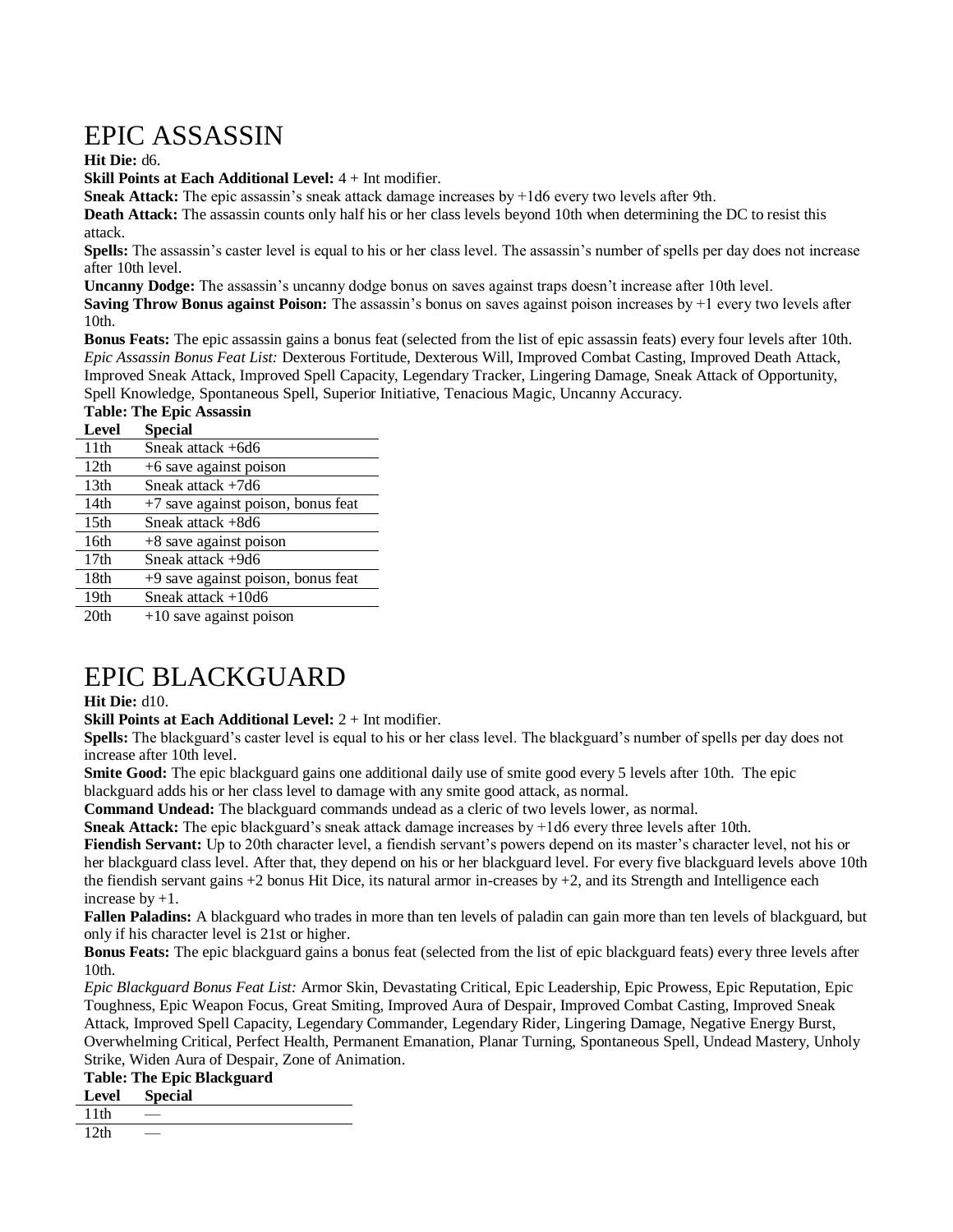| 13 <sub>th</sub> | Sneak attack +4d6, bonus feat    |
|------------------|----------------------------------|
| 14th             |                                  |
| 15 <sub>th</sub> | Smite good 4/day                 |
| 16th             | Sneak attack $+5d6$ , bonus feat |
| 17 <sub>th</sub> |                                  |
| 18th             |                                  |
| 19th             | Sneak attack +6d6, bonus feat    |
| 20th             | Smite good 5/day                 |

## EPIC DRAGON DISCIPLE

### **Hit Die:** d12.

**Skill Points at Each Additional Level:** 2 + Int modifier.

**Natural Armor:** At 13th level, and every 3 levels thereafter, the dragon disciple's natural armor bonus increases by +1 (to +5) at 13th,  $+6$  at 16th, and so on).

**Breath Weapon:** At 13th level, and every 4 levels thereafter, the damage dealt by the epic dragon disciple's breath weapon increases by 2d8.

**Bonus Feats:** The epic dragon disciple gains a bonus feat (selected from the list of epic dragon disciple feats) every 4 levels after 10th.

*Epic Dragon Disciple Bonus Feat List:* Armor Skin, Damage Reduction, Epic Prowess, Epic Skill Focus (Knowledge [arcana]), Epic Toughness, Extended Life Span, Flyby Attack†, Great Charisma, Great Constitution, Great Strength, Hover†, Improved Combat Casting, Improved Darkvision, Improved Spell Capacity, Improved Spell Resistance, Snatch†, Spell Knowledge, Wingover†.

†Non-epic feat. Treat the dragon disciple's age category as one-half his class level for the purpose of the Hover feat.

### **Table: Epic Dragon Disciple**

| <b>Level</b>     | Special                                 |
|------------------|-----------------------------------------|
| 11 <sup>th</sup> |                                         |
| 12 <sub>th</sub> |                                         |
| 13 <sub>th</sub> | Breath weapon (8d8), natural armor $+5$ |
| 14th             | <b>Bonus</b> feat                       |
| 15 <sub>th</sub> |                                         |
| 16 <sub>th</sub> | Natural armor $+6$                      |
| 17 <sub>th</sub> | Breath weapon (10d8)                    |
| 18th             | <b>Bonus</b> feat                       |
| 19 <sub>th</sub> | Natural armor $+7$                      |
| 20th             |                                         |

 $20th$ 

## EPIC DUELIST

### **Hit Die:** d10

**Skill Points at Each Additional Level**: 4 + Int modifier

**Precise Strike:** Every five levels above 10th, the extra damage inflicted by the epic duelist's precise strike increases by  $+1d6.$ 

**Bonus Feats:** The epic duelist gains a bonus feat (selected from the list of epic duelist feats) every 3 levels after 10th. *Epic Duelist Bonus Feat List:* Blinding Speed, Epic Prowess, Epic Reputation, Epic Skill Focus, Epic Speed, Epic Weapon Focus (rapier), Exceptional Deflection\*, Improved Combat Reflexes, Improved Whirlwind Attack, Infinite Deflection\*, Perfect Two-Weapon Fighting, Superior Initiative, Two-Weapon Rend.

\*The epic duelist need not have Improved Unarmed Strike to qualify for these feats, but in that case must be using a light or one-handed piercing weapon.

### **Table: Epic Duelist**

| таріс, пріс писны |                       |  |
|-------------------|-----------------------|--|
| Level             | <b>Special</b>        |  |
| 11th              |                       |  |
| 12th              |                       |  |
| 13 <sub>th</sub>  | Bonus feat            |  |
| 14th              |                       |  |
| 15 <sub>th</sub>  | Precise strike $+3d6$ |  |
| 16th              | Bonus feat            |  |
| 17 <sub>th</sub>  |                       |  |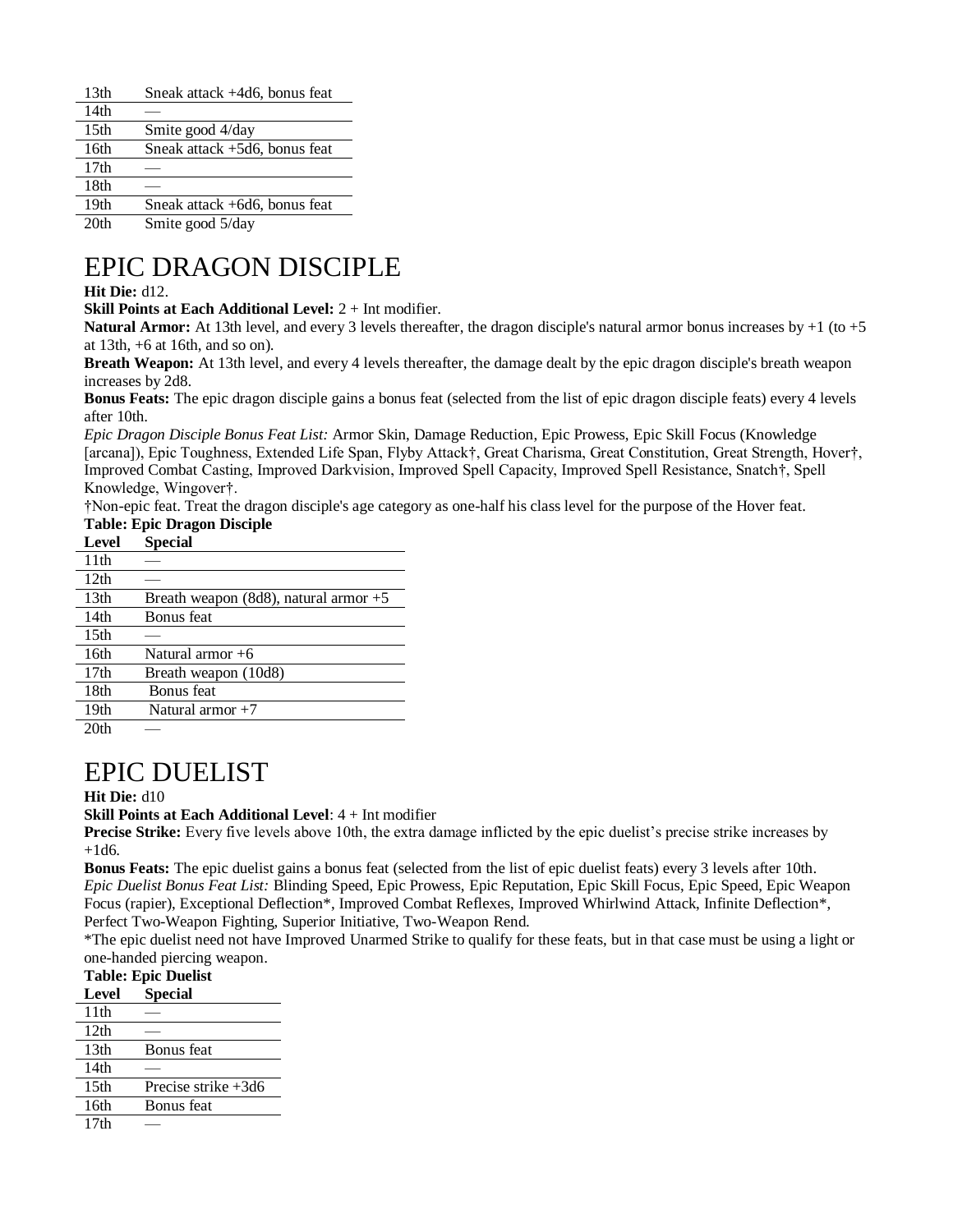| 18th             |                     |
|------------------|---------------------|
| 19th             | Bonus feat          |
| 20 <sup>th</sup> | Precise strike +4d6 |

## EPIC DWARVEN DEFENDER

### **Hit Die:** d12.

**Skill Points at Each Additional Level:** 2 + Int modifier.

**Defensive Stance:** The epic dwarven defender gains one additional defensive stance per day every two levels above 9th. **Defensive Awareness:** The dwarven defender's defensive awareness bonus on saves against traps doesn't increase after 10th level.

**Damage Reduction:** The epic dwarven defender's damage reduction increases by 3 points every four levels above 10th. **Trap Sense (Ex):** The epic dwarven defender's bonus increases by +1 every four levels higher than 8th.

**Bonus Feats:** The epic dwarven defender gains a bonus feat (selected from the list of epic dwarven defender feats) everyfive levels after 10th.

*Epic Dwarven Defender Bonus Feat List:* Armor Skin, Bulwark of Defense, Damage Reduction, Devastating Critical, Energy Resistance, Epic Endurance, Epic Prowess, Epic Toughness, Epic Weapon Focus, Fast Healing, Improved Combat Reflexes, Improved Dark-vision, Instant Reload, Mobile Defense, Overwhelming Critical, Perfect Health, Spellcasting Harrier. **Table: The Epic Dwarven Defender** 

| Level            | <b>Special</b>                     |
|------------------|------------------------------------|
| 11 <sup>th</sup> | Defensive stance 6/day             |
| 12th             | Trap sense $+3$                    |
| 13 <sub>th</sub> | Defensive stance 7/day             |
| 14th             | Damage reduction 9/-               |
| 15 <sub>th</sub> | Bonus feat, defensive stance 8/day |
| 16th             | Trap sense $+4$                    |
| 17th             | Defensive stance 9/day             |
| 18th             | Damage reduction 12/-              |
| 19 <sub>th</sub> | Defensive stance 10/day            |
| 20 <sub>th</sub> | Bonus feat, trap sense $+5$        |

## EPIC ELDRITCH KNIGHT

### **Hit Die:** d6

### **Skill Points at Each Additional Level:** 2 + Int modifier

**Spells:** The epic eldritch knight's caster level increases by 1 per level gained above 10th. The epic eldritch knight continues to gain new spells per day (and spells known, if applicable) at each new level, up to the maximum spells per day and spells known of the arcane spellcasting class to which the eldritch knight belonged before adding the prestige class.

**Bonus Feats:** The epic eldritch knight gains a bonus feat (selected from the list of epic eldritch knight feats) every 4 levels after 10th.

*Epic Eldritch Knight Bonus Feat List:* Armor Skin, Automatic Still Spell, Combat Archery, Damage Reduction, Devastating Critical, Dire Charge, Distant Shot, Enhance Spell, Epic Prowess, Epic Spell Focus, Epic Spell Penetration, Epic Spellcasting, Epic Toughness, Epic Weapon Focus, Ignore Material Components, Improved Combat Casting, Improved Combat Reflexes, Improved Manyshot, Improved Spell Capacity, Improved Whirlwind Attack, Instant Reload, Legendary Rider, Overwhelming Critical, Penetrate Damage Reduction, Perfect Two-Weapon Fighting, Permanent Emanation, Spell Knowledge, Spell Opportunity, Spell Stowaway, Spellcasting Harrier, Spontaneous Spell, Storm of Throws, Superior Initiative, Swarm of Arrows, Tenacious Magic, Two-Weapon Rend, Uncanny Accuracy.

### **Table: Epic Eldritch Knight**

| <b>Level</b>     | <b>Special</b> |
|------------------|----------------|
| 11 <sup>th</sup> |                |
| 12th             |                |
| 13 <sub>th</sub> |                |
| 14 <sub>th</sub> | Bonus feat     |
| 15 <sub>th</sub> |                |
| 16th             |                |
| 17th             |                |
| 18th             | Bonus feat     |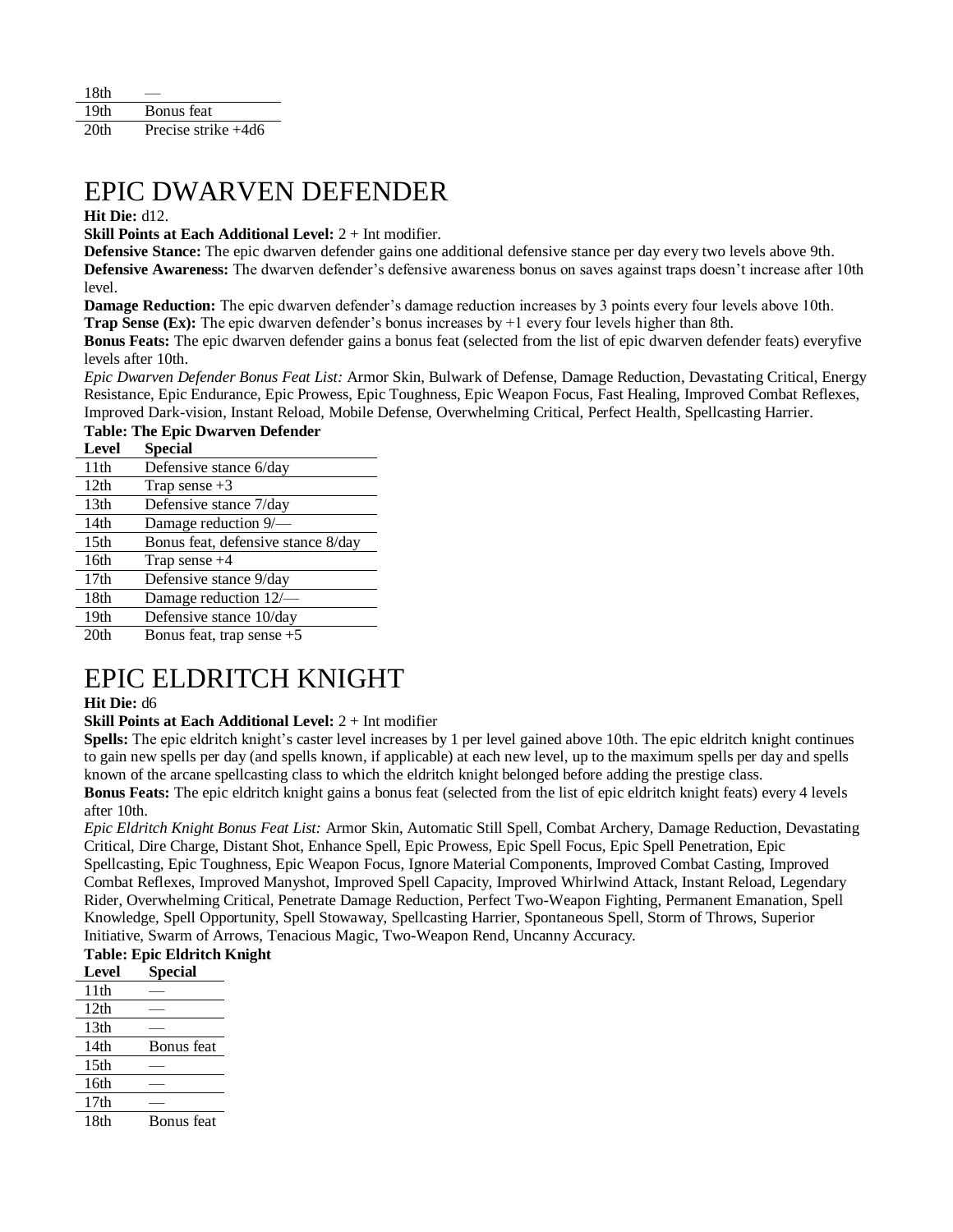## EPIC HORIZON WALKER

### **Hit Die:** d8

**Skill Points at Each Additional Level:** 4 + Int modifier

**Improved Terrain Mastery:** The epic horizon walker may select one of the terrains already in her terrain mastery repertoire. The insight bonus on attack and damage rolls against creatures of that terrain increases by  $+1$ . The maximum insight bonus for any one terrain is equal to the epic horizon walker's class level divided by 10, rounded up.

**Bonus Feats:** The epic horizon walker gains a bonus feat (selected from the list of epic horizon walker feats) every 4 levels after 10th.

**Epic Horizon Walker Bonus Feat List**: Armor Skin, Blinding Speed, Energy Resistance, Epic Endurance, Epic Prowess, Epic Reputation, Epic Skill Focus, Epic Speed, Epic Toughness, Extended Life Span, Legendary Climber, Perfect Health, Polyglot.

**Table: Epic Horizon Walker**

| <b>Level</b>     | <b>Special</b>                       |
|------------------|--------------------------------------|
| 11 <sup>th</sup> | <b>Improved Terrain Mastery</b>      |
| 12th             | <b>Improved Terrain Mastery</b>      |
| 13 <sub>th</sub> | <b>Improved Terrain Mastery</b>      |
| 14th             | Bonus feat, improved Terrain Mastery |
| 15 <sub>th</sub> | <b>Improved Terrain Mastery</b>      |
| 16th             | <b>Improved Terrain Mastery</b>      |
| 17 <sub>th</sub> | <b>Improved Terrain Mastery</b>      |
| 18 <sub>th</sub> | Bonus feat, improved Terrain Mastery |
| 19 <sub>th</sub> | <b>Improved Terrain Mastery</b>      |
| 20 <sub>th</sub> | <b>Improved Terrain Mastery</b>      |

## EPIC LOREMASTER

### **Hit Die:** d4.

### **Skill Points at Each Additional Level:** 4 + Int modifier.

**Spells:** The epic loremaster's caster level increases by 1 per level gained above 10th. The epic loremaster continues to gain new spells per day (and spells known, if applicable) at each new level, up to the maximum spells per day and spells known of the spellcasting class to which the loremaster belonged before adding the prestige class.

**Secret:** The loremaster doesn't gain additional secrets after 10th level, because there is a limit to the number of secrets that can be gained, but the character can choose a lore-master secret instead of a bonus feat. Remember that a character can't select the same secret twice.

**Lore:** Add the loremaster's class level + Intelligence modifier to all lore checks, as normal.

**Bonus Feats:** The epic loremaster gains a bonus feat (selected from the list of epic loremaster feats) every three levels after 10th.

*Epic Loremaster Bonus Feat List:* Augmented Alchemy, Automatic Quicken Spell, Automatic Silent Spell, Automatic Still Spell, Craft Epic Magic Arms and Armor, Craft Epic Rod, Craft Epic Staff, Craft Epic Wondrous Item, Efficient Item Creation, Enhance Spell, Epic Spell Focus, Epic Spell Penetration, Epic Spellcasting, Forge Epic Ring, Ignore Material Components, Improved Combat Casting, Improved Heighten Spell, Improved Metamagic, Improved Spell Capacity, Intensify Spell, Master Staff, Master Wand, Multispell, Permanent Emanation, Polyglot, Scribe Epic Scroll, Spell Knowledge, Spell Stowaway, Spell Opportunity, Spontaneous Spell, Tenacious Magic. In addition to the feats on this list, the loremaster can select a loremaster secret instead of a bonus feat.

### **Table: The Epic Loremaster**

| <b>Level</b>          | <b>Special</b>    |
|-----------------------|-------------------|
| 11th                  |                   |
| 12th                  |                   |
| 13 <sub>th</sub>      | <b>Bonus</b> feat |
| 14th                  |                   |
| 15 <sub>th</sub>      |                   |
| 16th                  | <b>Bonus</b> feat |
| 17th                  |                   |
| 18th                  |                   |
| $1^{\prime}$ $\Omega$ | $\sim$            |

19th Bonus feat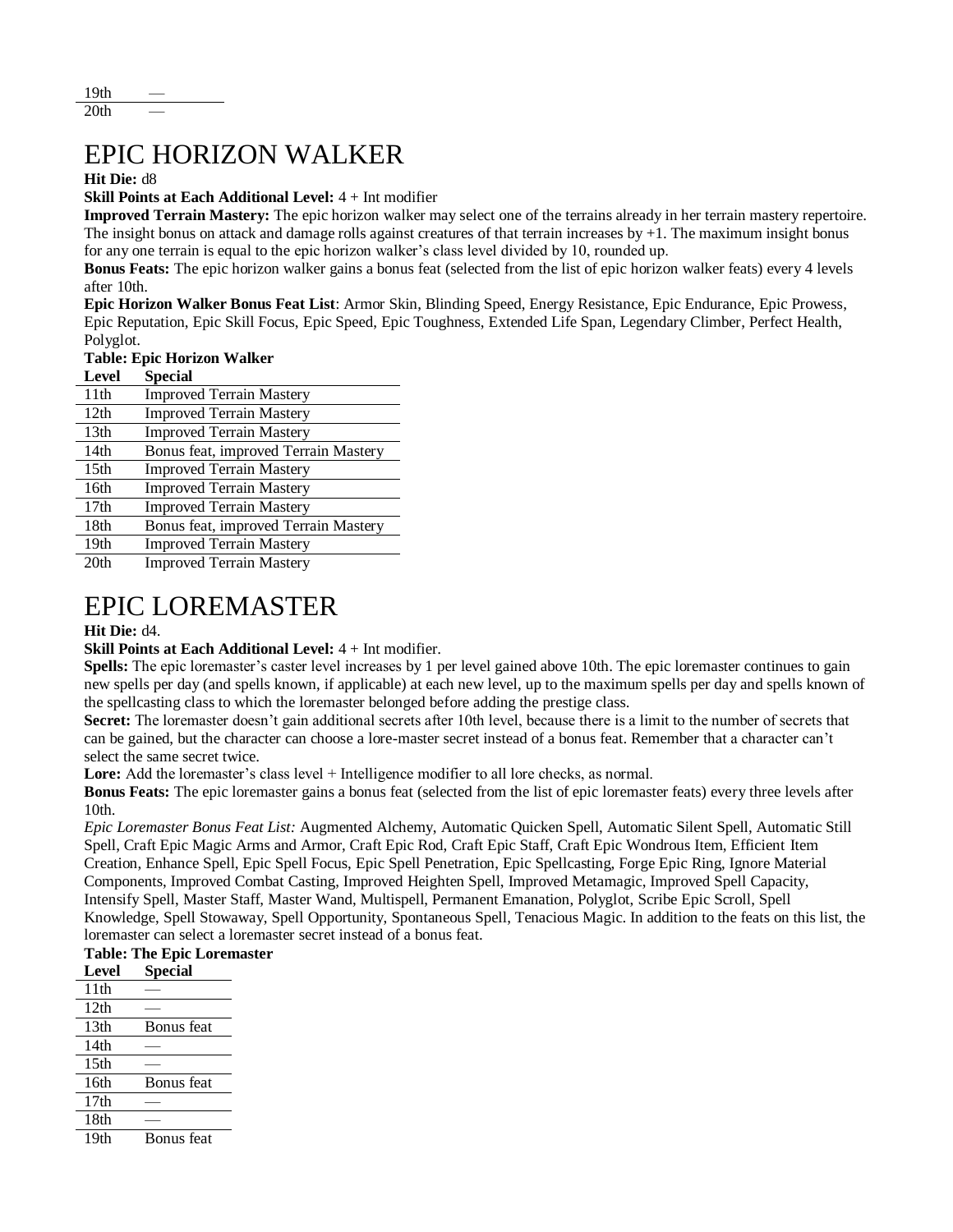# EPIC MYSTIC THEURGE

### **Hit Die:** d4

### **Skill Points at Each Additional Level:** 2 + Int modifier

**Spells:** When an odd-numbered mystic theurge level above 10th is gained she gains new spells per day (and spells known, if applicable), as if she had gained a level in an arcane spellcasting class she belonged to previously, up to the maximum spells per day and spells known by that class. Her caster level in that class also increases by +1. When an even-numbered mystic theurge level above 10th is gained she gains new spells per day (and spells known, if applicable), as if she had gained a level in a divine spellcasting class she belonged to previously, up to the maximum spells per day and spells known by that class. Her caster level in that class also increases by  $+1$ .

**Bonus Feats:** The epic mystic theurge gains a bonus feat (selected from the list of epic mystic theurge feats) every 6 levels after 10th.

*Epic Mystic Theurge Bonus Feat List:* Automatic Quicken Spell, Automatic Silent Spell, Automatic Still Spell, Bonus Domain, Enhance Spell, Epic Spell Focus, Epic Spell Penetration, Epic Spellcasting, Ignore Material Components, Improved Alignment-Based Casting, Improved Combat Casting, Improved Heighten Spell, Improved Metamagic, Improved Spell Capacity, Intensify Spell, Multispell, Permanent Emanation, Spell Knowledge, Spell Opportunity, Spell Stowaway, Spontaneous Domain Access, Spontaneous Spell, Tenacious Magic.

### **Table: Epic Mystic Theurge**

| Level            | <b>Special</b> |
|------------------|----------------|
| 11th             |                |
| 12th             |                |
| 13th             |                |
| 14th             |                |
| 15 <sub>th</sub> |                |
| 16th             | Bonus feat     |
| 17th             |                |
| 18th             |                |
| 19 <sub>th</sub> |                |
| 20th             |                |

## EPIC SHADOWDANCER

**Hit Die:** d8.

**Skill Points at Each Additional Level:** 6 + Int modifier.

**Summon Shadow:** Every third level gained after 9th adds +2 HD (and the requisite base attace and base save bonus increases) to the shadowdancer's shadow companion.

**Shadow Jump:** The total distance of a shadowdancer's shadow jump doubles every two levels after 10th.

**Bonus Feats:** The epic shadowdancer gains a bonus feat (selected from the list of epic shadowdancer feats) every three levels after 20th.

*Epic Shadowdancer Bonus Feat List:* Blinding Speed, Dexterous Fortitude, Dexterous Will, Epic Dodge, Epic Skill Focus, Epic Speed, Exceptional Deflection, Improved Combat Reflexes, Improved Darkvision, Improved Whirlwind Attack, Infinite Deflection, Legendary Leaper, Reflect Arrows, Self-Concealment, Spellcasting Harrier, Superior Initiative.

#### **Table: The Epic Shadowdancer**   $\mathbf{C}$

| Level            | Special                                                    |
|------------------|------------------------------------------------------------|
| 11th             |                                                            |
| 12th             | Summon shadow (four of 8 HD each), shadow jump (320 ft.)   |
| 13 <sub>th</sub> | <b>Bonus</b> feat                                          |
| 14th             | Shadow jump $(640 \text{ ft.})$                            |
| 15 <sup>th</sup> | Summon shadow (five of 10 HD each)                         |
| 16th             | Shadow jump (1,280 ft.), bonus feat                        |
| 17 <sub>th</sub> |                                                            |
| 18 <sub>th</sub> | Summon shadow (six of 12 HD each), shadow jump (2,560 ft.) |
| 19 <sub>th</sub> | <b>Bonus</b> feat                                          |
| 20 <sub>th</sub> | Shadow jump $(5,120 \text{ ft.})$                          |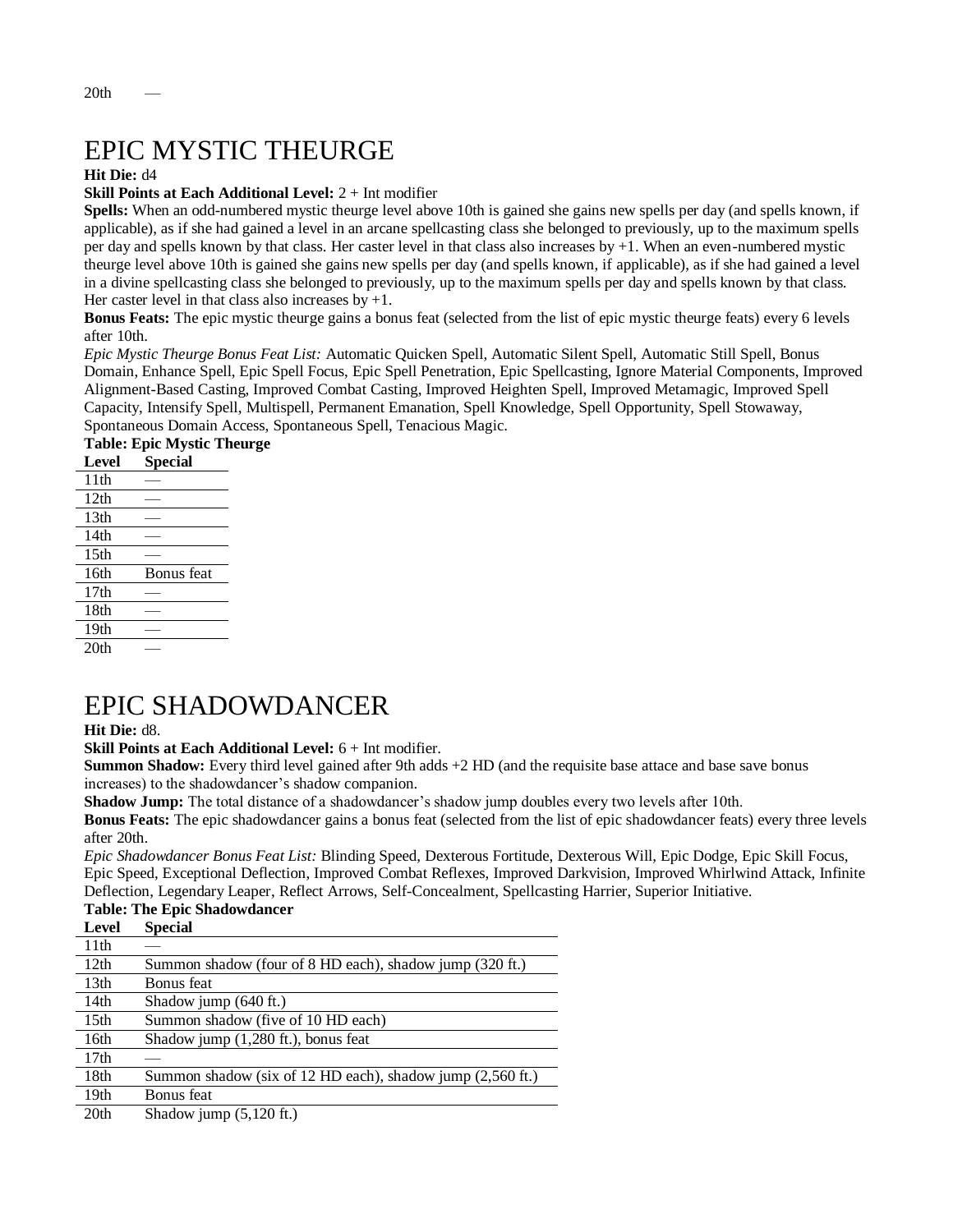## EPIC PRESTIGE CLASSES

These are classes that characters cannot pursue until they have already become epic characters in some other fashion. Characters add levels of epic prestige classes using the same rules as when multiclassing into a new character class at epic levels. As with other epic classes, a character can take as many levels in an epic prestige class as he or she desires.

## AGENT RETRIEVER

### **Hit Die:** d6.

### **Requirements**

To qualify to become an agent retriever, a character must fulfill all the following criteria.

**Alignment:** Any lawful.

**Skills:** Gather Information 24 ranks, Knowledge (the planes) 15 ranks.

### **Feats:** Track.

**Class Skills**

The agent retriever's class skills (and the key ability for each skill) are Appraise (Int), Decipher Script (Int), Diplomacy (Cha), Forgery (Int), Gather Information (Cha), Knowledge (arcana) (Int), Knowledge (geography) (Int), Knowledge (history) (Int), Knowledge (local) (Int), Knowledge (the planes) (Int), Listen (Wis), Search (Int), and Spot (Wis), Survival (Wis).

**Skill Points at Each Level:** 6 + Int modifier.

### **Table: The Agent Retriever**

| <b>Level</b>     | <b>Special</b>                         | <b>Spells per Day</b>        |
|------------------|----------------------------------------|------------------------------|
| 1st              | Uncanny location, tracking bonus $+10$ | +1 level of existing class   |
| 2nd              | Plane shift 1/day                      | +1 level of existing class   |
| 3rd              | Force sphere 1/day                     | +1 level of existing class   |
| 4th              | Ethereal jaunt 1/day                   | +1 level of existing class   |
| 5th              | Bonus feat                             | +1 level of existing class   |
| 6th              | Tracking bonus $+20$                   | $+1$ level of existing class |
| 7th              | Plane shift 2/day                      | +1 level of existing class   |
| 8th              | Force sphere 2/day                     | $+1$ level of existing class |
| 9th              | Ethereal jaunt 2/day                   | +1 level of existing class   |
| 10 <sub>th</sub> | Bonus feat                             | +1 level of existing class   |

### **Class Features**

The following are class features of the agent retriever prestige class.

**Weapon and Armor Proficiency:** An agent retriever gains no proficiency with any weapons, armor, or shields. **Spells per Day/Spells Known:** At each agent retriever level, the character gains new spells per day (and spells known, if applicable) as if he or she had also gained a level in a spellcasting class to which he or she belonged before adding the prestige class level. If already an epic spellcaster, the character gains only the benefit noted under the Spells entry for that epic class. He or she does not, however, gain any other benefit a character of that class would have gained. If the character had more than one spellcasting class before becoming an agent retriever, the player must decide to which class to add the new level for the purpose of determining spells per day.

*Uncanny Location* (Sp): When a agent retriever spends one day attuning him or herself to a person or object he or she is seeking, he or she automatically determines that person's or item's location as the *discern location* spell. Once he or she has established a sense of the location, the agent retriever can maintain this uncanny link even if the target moves, but only so long as he or she hunts down this person or item to the exclusion of all other pursuits. If he or she ever turns aside to undertake a second pursuit, the *uncanny location* ends, and the agent retriever must spend another day to reattune him or herself to the target.

**Tracking Bonus (Ex):** The agent retriever gains a +10 insight bonus on Wilderness Lore checks to track the quarry. This bonus increases by  $+10$  every five levels thereafter.

*Plane Shift* (Sp): The agent retriever can use *plane shift* as a 14th-level caster once per day starting at 2nd level, plus one additional time per day every five levels thereafter.

*Force Sphere* **(Sp):** The agent retriever gains the ability to call forth a *force sphere.* The agent retriever can attempt to enclose any creature or object he or she can see within 30 feet. The target is allowed a Reflex saving throw (DC  $20 + 1/2$  the class level of the agent retriever + the agent retriever's Dexterity modifier). Those who fail are then encapsulated in a sphere of force with a radius of up to 50 feet (the sphere is only as large as it needs to be, up to its maximum radius). Those trapped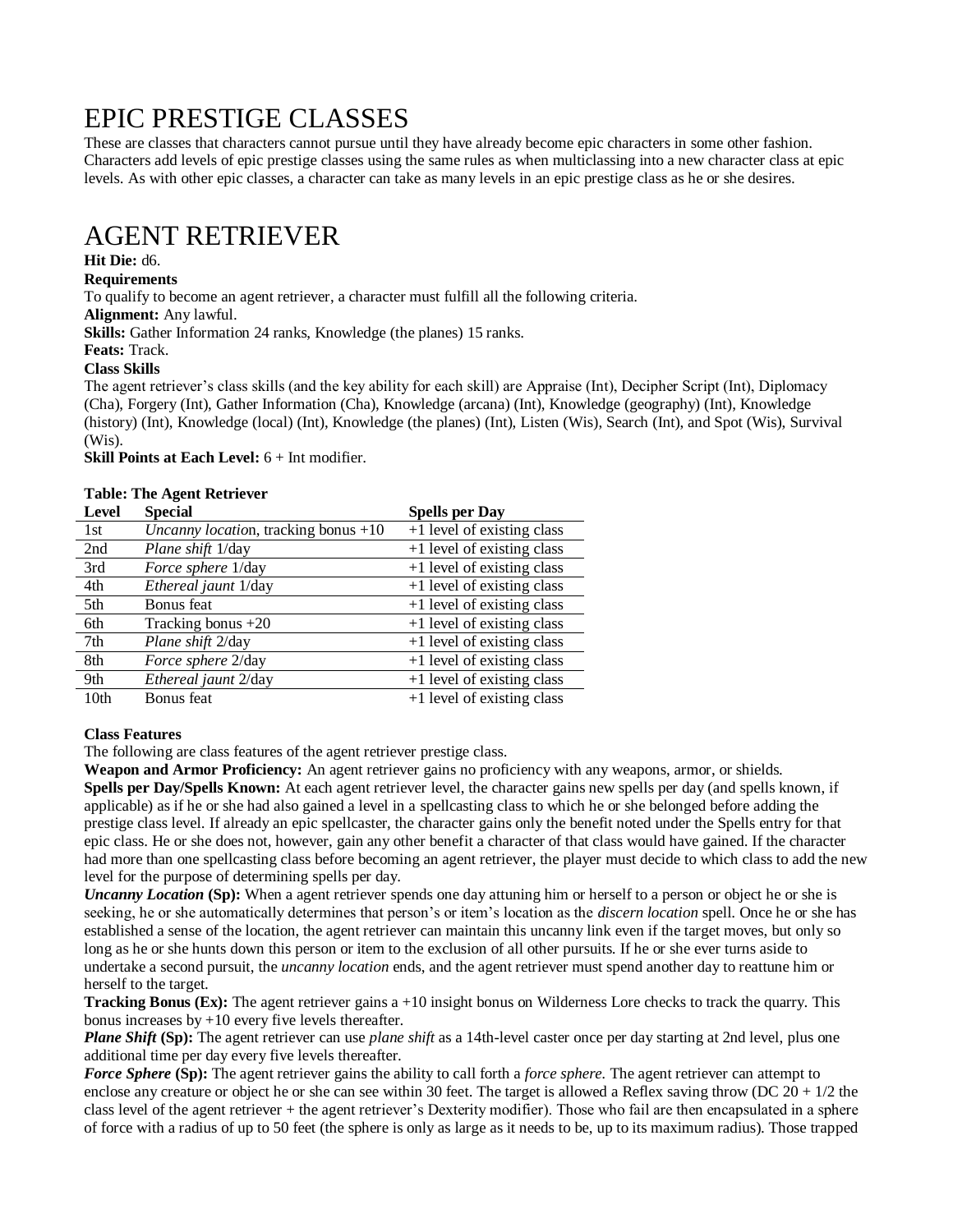inside cannot escape except with methods that can bypass or destroy a *wall of forc*e. The sphere persists as long as the agent retriever desires, up to a maximum of seven days. A captured target does not count toward the capacity of the agent retriever's *plane shift* ability, and the agent retriever can plane shift with the target despite the presence of the *force sphere.*  The agent retriever can use this power once per day at 3rd level, plus one additional time per day every five levels thereafter. *Ethereal Jaunt* **(Sp):** The agent retriever can use *ethereal jaunt* as a 14th-level caster once per day at 4th level, plus one additional time per day every five levels thereafter.

**Bonus Feats:** The agent retriever gets a bonus feat at 5th level and an additional bonus feat every five levels thereafter. These bonus feats must be selected from the following list: Epic Endurance, Epic Prowess, Epic Speed, Epic Toughness, Epic Weapon Focus, Fast Healing, Improved Combat Casting, Improved Spell Capacity, Legendary Climber, Legendary Rider, Legendary Tracker, Perfect Health, Permanent Emanation, Spontaneous Spell, Storm of Throws, Swarm of Arrows, and Uncanny Accuracy.

## COSMIC DESCRYER

### **Hit Die:** d4.

### **Requirements**

To qualify to become a cosmic descryer, a character must fulfill all the following criteria.

**Skills:** Knowledge (the planes) 24 ranks.

**Feats:** Spell Focus (Conjuration).

**Epic Feats:** Energy Resistance.

**Spells:** Ability to cast *gate* plus any *planar ally* or *planar binding* spell*.*

**Special:** Must have previously traveled to any other plane of existence.

### **Class Skills**

The cosmic descryer's class skills (and the key ability for each skill) are Bluff (Cha), Concentration (Con), Craft (Int), Diplomacy (Cha), Knowledge (arcana) (Int), Knowledge (religion) (Int), Knowledge (the planes) (Int), Profession (Wis), Sense Motive (Wis), and Spellcraft (Int).

**Skill Points at Each Level:**  $2 + Int$  modifier.

### **Table: The Cosmic Descryer**

| Level            | <b>Special</b>                                                                  | <b>Spells per Day</b>        |
|------------------|---------------------------------------------------------------------------------|------------------------------|
| 1st              | Superior planar summoning $(+4 \text{ HD})$                                     |                              |
| 2nd              | Naturalization (1 plane)                                                        | $+1$ level of existing class |
| 3rd              | Enduring gate (1 day)                                                           |                              |
| 4th              | Naturalization (2 planes)                                                       | $+1$ level of existing class |
| 5th              | Bonus feat, superior planar summoning (+8 HD)                                   |                              |
| 6th              | Naturalization (3 planes), enduring gate (2 days)                               | $+1$ level of existing class |
| 7th              | Cosmic connection 1/day                                                         |                              |
| 8th              | Naturalization (4 planes)                                                       | $+1$ level of existing class |
| 9th              | Superior planar summoning $(+12 \text{ HD})$ , enduring gate $(3 \text{ days})$ |                              |
| 10 <sub>th</sub> | Naturalization (5 planes), bonus feat                                           | $+1$ level of existing class |

### **Class Features**

The following are class features of the cosmic descryer prestige class.

**Weapon and Armor Proficiency:** A cosmic descryer gains no proficiency with any weapons, armor, or shields. **Spells per Day/Spells Known:** At every other cosmic descryer level, the character gains new spells per day (and spells known, if applicable) as if he or she had also gained a level in a spellcasting class to which he or she belonged before adding the prestige class level. If already an epic spellcaster, the character gains only the benefit noted under the Spells entry for that epic class. He or she does not, however, gain any other benefit a character of that class would have gained. If the character had more than one spellcasting class before becoming a cosmic descryer, the player must decide to which class to add the new level for the purpose of determining spells per day.

**Superior Planar Summoning (Ex):** Beginning at 1st level, the cosmic descryer can increase the power of any of the following spells—*elemental swarm, gate, greater planar ally, greater planar binding, summon monster IX,* or *summon nature's ally I*X—to affect or summon outsiders of 4 Hit Dice higher than the spell's normal limit or conjure creatures with 4 Hit Dice of advancement. Every four levels thereafter, the cosmic descryer can increase the number of extra Hit Dice by 4. **Naturalization (Ex):** Starting at 2nd level, the cosmic descryer develops a natural affinity for one plane that he or she has visited, becoming resistant to any spells and spell-like effects that would normally affect any creature not native to that plane. Every two levels thereafter, the cosmic descryer gains naturalization to one additional plane.

**Enduring Gate (Su):** Starting at 3rd level, as a full-round action, the cosmic descryer can make any casting of the *gate* spell remain for a full day, rather than disappearing after 1 round per caster level. Every three levels thereafter, the cosmic descryer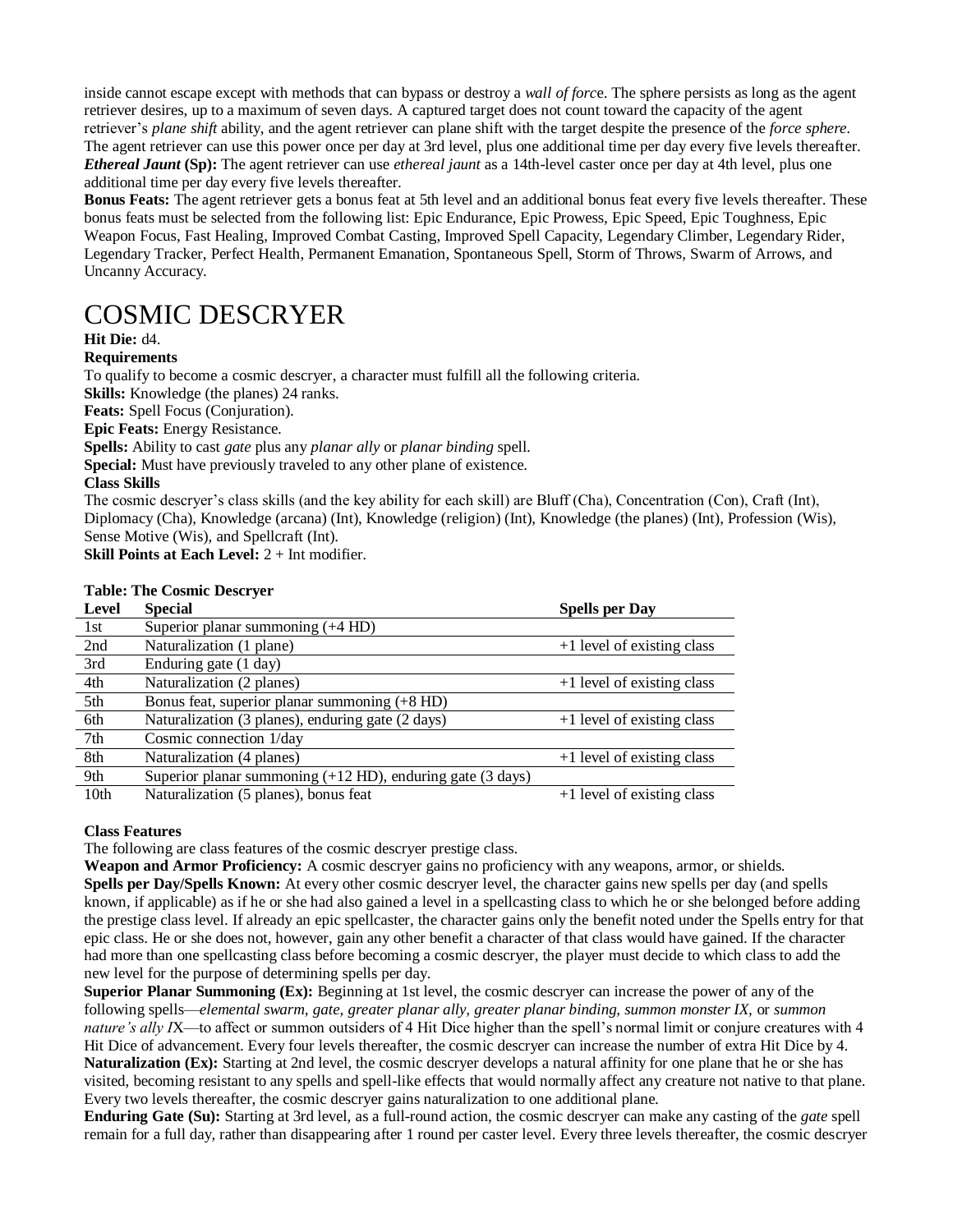can increase the duration of *gate* by one additional day.

**Bonus Feat (Ex):** The cosmic descryer gains a bonus feat at 5th level and an additional bonus feat every five levels thereafter. These bonus feats must be selected from the following list: Augmented Alchemy, Automatic Quicken Spell, Automatic Silent Spell, Automatic Still Spell, Combat Casting, Craft Epic Magic Arms and Armor, Craft Epic Rod, Craft Epic Staff, Craft Epic Wondrous Item, Efficient Item Creation, Enhance Spell, Epic Spell Focus, Epic Spell Penetration, Epic Spellcasting, Familiar Spell, Forge Epic Ring, Ignore Material Components, Improved Combat Casting, Improved Heighten Spell, Improved Metamagic, Improved Spell Capacity, Intensify Spell, Multispell, Permanent Emanation, Scribe Epic Scroll, Spell Focus, Spell Knowledge, Spell Mastery, Spell Opportunity, Spell Penetration, Spell Stowaway, Spontaneous Spell, Tenacious Magic.

**Cosmic Connection (Su):** At 7th level, the cosmic descryer may join with the massive energy of the multiverse once per day, plus one additional time per day every five levels thereafter. The cosmic descryer can remain connected for a number of minutes equal to his or her class level. While connected, the character is immune to critical hits, is a native on any plane he or she visits, and can use *dimension door* at will as a 20th-level caster. The cosmic descryer can draw off excess energy from the multiverse itself to increase his or her effective caster level or enhance any attack roll, saving throw, skill check, or ability check. Drawing off excess energy from the multiverse is dangerous, and it deals the cosmic descryer 5 points of damage for each +1 bonus applied to a single roll or +1 caster level on a single spell.

## DIVINE EMISSARY

**Hit Die:** d10.

### **Requirements**

To become a divine emissary, the character must fulfill all the following criteria.

**Base Attack Bonus:** +23.

**Feats:** Weapon Focus (deity's favored weapon).

**Epic Feat:** Great Smiting.

**Skills:** Knowledge (religion) 10 ranks.

**Special:** Must have a patron deity. Furthermore, the potential divine emissary must complete some quest that furthers his or her deity's goals so much that it impresses the deity.

### **Class Skills**

The divine emissary's class skills (and the key ability for each) are: Concentration (Con), Craft (Int), Diplomacy (Cha), Disguise (Cha), Gather Information (Cha), Heal (Wis), Intimidate (Cha), Knowledge (religion) (Int), Profession (Wis), Search (Int), Sense Motive (Wis), Spellcraft (Int), Spot (Wis), and Use Magic Device (Cha). **Skill Points at Each Level:** 4 + Int modifier.

#### **Table : The Divine Emissary**

| <b>Level</b>             | <b>Special</b>                           |
|--------------------------|------------------------------------------|
| 1st                      | Divine inspiration 1/day, granted domain |
| 2nd                      | Extra smite 2/day                        |
| 3rd                      | <i>Greater planar ally 1/day</i>         |
| 4th                      | Divine inspiration 2/day                 |
| 5th                      | Extra smite 3/day                        |
| 6th                      | Bonus feat                               |
| 7th                      | Divine inspiration 3/day                 |
| 8th                      | Extra smite 4/day                        |
| 9th                      | Divine hand 1/day                        |
| $1$ $\Omega$ + $\Lambda$ | $Divino$ incrination $A/dov$             |

10th *Divine inspiration* 4/day

#### **Class Features**

All the following are features of the divine emissary prestige class.

**Spells per Day/Spells Known:** At each divine emissary level, the character gains new spells per day (and spells known, if applicable) as if he or she had also gained a level in a spellcasting class to which he or she belonged before adding the prestige class level. If already an epic spell-caster, the character gains only the benefit noted under the Spells entry for that epic class. He or she does not, however, gain any other benefit a character of that class would have gained. If the character had more than one spellcasting class before becoming a divine emissary, the player must decide to which class to add the new level for the purpose of determining spells per day.

**Special Mount:** If he or she has one, the divine emissary's special mount continues to increase in power. Every five levels after 1st, the special mount gains  $+2$  bonus Hit Dice, its natural armor increases by  $+2$ , its Strength adjustment increases by  $+1$ , and its Intelligence increases by  $+1$ . The mount's spell resistance equals the divine emissary's class level  $+$  the class level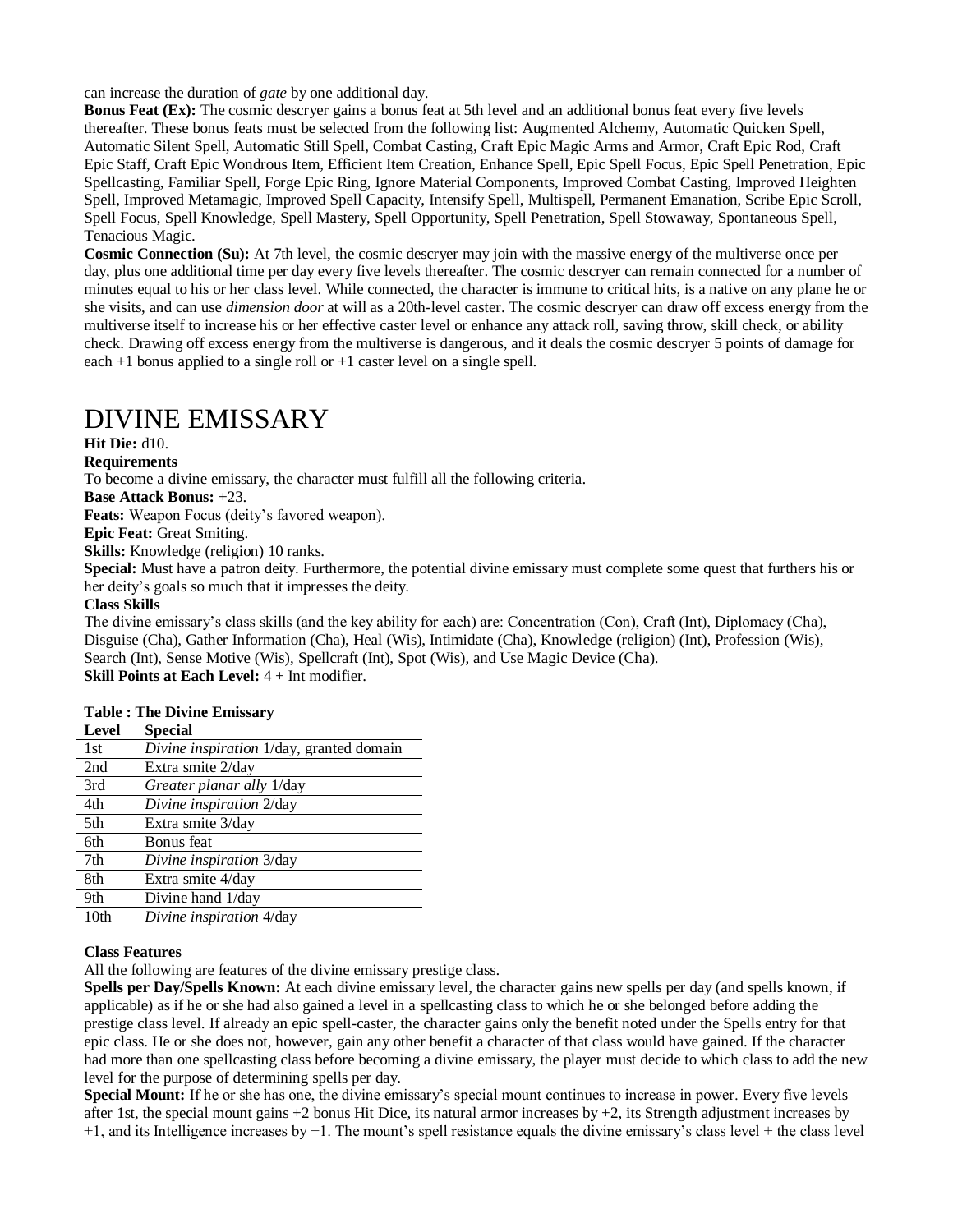that provided the special mount  $+ 5$ .

**Granted Domain (Ex):** A divine emissary gains access to one of his or her deity's domains, as well as the granted power of that domain. The extra domain expands a paladin's selection of spells, but he or she does not gain the ability to cast higherlevel spells than he or she otherwise could. Clerics gain an additional domain but otherwise use the rules for preparing spells from their domains normally.

*Divine Inspiration* (Sp): A divine emissary gains  $a + 2$  luck bonus on his or her attack and damage rolls for 10 rounds, once per day at 1st level, plus one additional time per day every three levels thereafter.

**Extra Smite (Su):** A divine emissary can use his or her smite ability two extra times per day, plus one additional time per day every three levels thereafter. To determine the damage with any smite attack, a divine emissary adds together his or her divine emissary levels and class levels that originally conferred the smite ability.

*Greater Planar Ally* **(Sp):** The emissary can call a *greater planar ally* (as the spell) once per day at 3rd level, plus one additional time per day every ten levels thereafter. The ally does not request a return favor when a divine emissary uses this ability.

**Bonus Feats:** The divine emissary gains a bonus feat at 6th level and an additional bonus feat every ten levels thereafter. These bonus feats must be selected from the following list: Armor Skin, Devastating Critical, Epic Leadership, Epic Prowess, Epic Reputation, Epic Toughness, Epic Weapon Focus, Great Smiting, Holy Strike, Improved Aura of Courage, Improved Combat Casting, Improved Spell Capacity, Legendary Commander, Legendary Rider, Overwhelming Critical, Perfect Health, Permanent Emanation, Planar Turning, Positive Energy Aura, Spectral Strike, Spontaneous Spell, Widen Aura of Courage.

**Divine Hand (Su):** As a free action, the emissary gains a +20 sacred (or profane if appropriate) bonus on his next melee or ranged attack roll, as long as the attack is made with the deity's favored weapon. The emissary can use divine hand once per day at 9th level, plus one additional time per day every ten levels thereafter.

## EPIC INFILTRATOR

**Hit Die:** d6.

**Requirements**

To qualify to become an epic infiltrator, a character must fulfill all the following criteria.

**Alignment:** Any nonchaotic.

**Skills:** Bluff 24 ranks, Diplomacy 10 ranks, Disguise 24 ranks, Spot 10 ranks.

**Feats:** Alertness.

**Epic Feat:** Polyglot.

**Special:** Must have successfully spent one month using the Disguise skill to pose as someone else.

### **Class Skills**

The epic infiltrator's class skills (and the key ability for each skill) are Appraise (Int), Balance (Dex), Bluff (Cha), Climb (Str), Craft (Int), Decipher Script (Int), Diplomacy (Cha), Disable Device (Int), Disguise (Cha), Escape Artist (Dex), Forgery (Int), Gather Information (Cha), Hide (Dex), Intimidate (Cha), Jump (Str), Listen (Wis), Move Silently (Dex), Open Lock (Dex), Profession (Wis), Sense Motive (Wis), Sleight of Hand (Dex), and Spot (Wis).

**Skill Points at Each Level:** 8 + Int modifier.

### **Table: The Epic Infiltrator**

| <b>Level</b>     | <b>Special</b>                                   |
|------------------|--------------------------------------------------|
| 1st              | Improved cover identity (3), sneak attack $+1d6$ |
| 2nd              | Specialist training                              |
| 3rd              | Read thoughts 1/day, mind blank 1/day            |
| 4th              | Far senses $1/day$ , sneak attack $+2d6$         |
| 5th              | Specialist training, improved cover identity (4) |
| 6th              | Far senses 2/day                                 |
| 7th              | Read thoughts $2$ /day, sneak attack +3d6        |
| 8th              | Far senses 3/day, specialist training            |
| 9th              | Improved cover identity (5)                      |
| 10 <sub>th</sub> | Far senses $4$ /day, sneak attack +4d6           |

### **Class Features**

The following are class features of the epic infiltrator prestige class.

**Weapon and Armor Proficiency:** An epic infiltrator is proficient with all simple and martial weapons, all armor, and shields.

**Improved Cover Identity (Ex/Su):** At 1st level, an epic infiltrator establishes three specific cover identities, plus one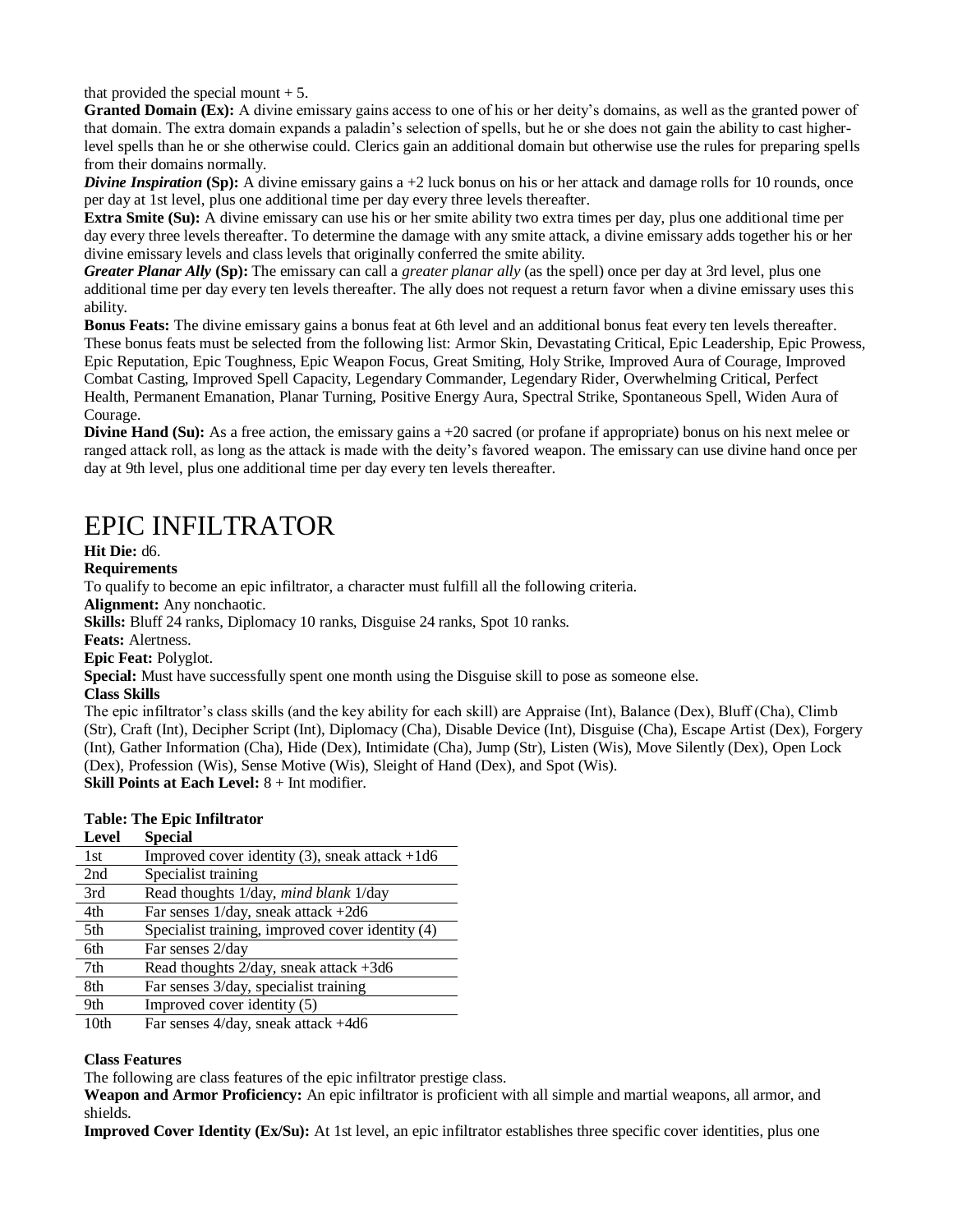additional cover identity every four levels thereafter. While operating in a cover identity, the epic infiltra-tor gains a +4 circumstance bonus on Disguise checks and  $a + 2$  circumstance bonus on Bluff and Gather Information checks. When the epic infiltrator has the option of adding a new cover identity, he or she may instead work on further perfecting a cover identity already possessed. An improved cover identity grants  $a + 6$  circumstance bonus on Disguise checks and  $a + 4$  circumstance bonus on Bluff and Gather Information checks while operating in that identity. A specific cover identity may be improved multiple times, each time adding +2 to the bonuses. It is impossible to detect the epic infiltrator's alignment with any form of divination. This ability functions exactly like an *undetectable alignment* spell, except that it is always active as a supernatural ability. Only divinations are confounded; spells that function only against certain alignments affect the epic infiltrator normally. Should the epic infiltrator wish to "retire" a cover identity and develop a new one, he or she must spend one week practicing the new identity before he or she earns the bonuses. Cover identities do not in themselves provide the epic infiltrator with additional skills, proficiencies, or class features that others might expect of the pretended professions. The epic infiltrator can switch cover identities or don a disguise using the Disguise skill in 1d3 minutes. He or she can also put on or take off armor in one-half the normal time.

**Sneak Attack:** If an epic infiltrator can catch an opponent when the opponent is unable to defend effectively from his or her attack, he or she can strike a vital spot for extra damage. Any time the epic infiltrator's target would be denied his or her Dexterity bonus to AC (whether he or she actually has a Dexterity bonus or not), the epic infiltrator's attack deals +1d6 points of damage. This extra damage increases by +1d6 points every three levels. Should the epic infiltrator score a critical hit with a sneak attack, this extra damage is not multiplied. Ranged attacks can only count as sneak attacks if the target is 30 feet away or less. With a sap or an unarmed strike, the epic infiltrator can make a sneak attack that deals subdual damage instead of normal damage. He or she cannot use a weapon that deals normal damage to deal subdual damage in a sneak attack, not even with the usual –4 penalty. An epic infiltrator can only sneak attack living creatures with discernible anatomies—undead, constructs, oozes, plants, and incorporeal creatures lack vital areas to attack. Additionally, any creature immune to critical hits is similarly immune to sneak attacks. Also, the epic infiltrator must also be able to see the target well enough to pick out a vital spot and must be able to reach a vital spot. The epic infiltrator cannot sneak attack while striking at a creature with concealment or by striking the limbs of a creature whose vitals are beyond reach. If an epic infiltrator gets a sneak attack bonus from another source, the bonuses to damage stack.

**Specialist Training (Ex):** At 2nd level, the epic infiltrator gains the benefit of focusing his or her craft on a particular type of work, specializing in one of the following categories and receiving a +3 bonus on all checks with the listed skills. Every three levels thereafter, the epic infiltrator gains specialist training again. He or she may select the same category more than once. *Concealment:* Bluff, Disguise, and Forgery.

*Subterfuge:* Hide, Move Silently, Open Lock, and Pick Pocket.

*Espionage:* Listen, Search, and Spot.

*Interaction:* Diplomacy, Gather Information, Intimidate, and Sense Motive.

**Read Thoughts (Su):** Beginning at 3rd level, the epic infiltrator can *detect thoughts* as the spell cast by a 15th-level caster, except that it targets a single mind. Every four levels thereafter, the epic infiltrator can per-form this ability one additional time per day.

**Far Senses (Su):** Starting at 4th level, the epic infiltrator can extend his or her vision or hearing into an area beyond his or her normal range, once per day, to a distance of 20 feet plus an additional 20 feet per epic infiltrator level. The epic infiltrator must have personally visited the physical location earlier to use far senses on it. Barriers do not impede far senses, and lowlight vision or darkvision function normally if the epic infiltrator has one or both of those abilities. Far senses can also apply to the epic infiltrator's read thoughts ability. Every two levels beyond 4th the epic infiltrator can perform this ability one additional time per day. This ability functions as the *clairaudience/clairvoyance* spell cast by a 15th-level caster, except for the limit on range, the need to know the locale beforehand, and the ability to use the read thoughts ability.

*Mind Blank* **(Sp):** At 3rd level, the epic infiltrator can become immune to all mind-affecting spells and divinations once per day, plus one additional time per day every eight levels thereafter. This ability works as the *mind blank* spell cast by a 15thlevel caster.

## GUARDIAN PARAMOUNT

**Hit Die:** d10.

**Requirements** To qualify to become a guardian paramount, a character must fulfill all the following criteria. **Base Attack Bonus:** +15. **Skills:** Spot 13 ranks. **Feats:** Alertness, Lightning Reflexes. **Epic Feats:** Blinding Speed, Superior Initiative. **Special:** Uncanny dodge, evasion. **Class Skills**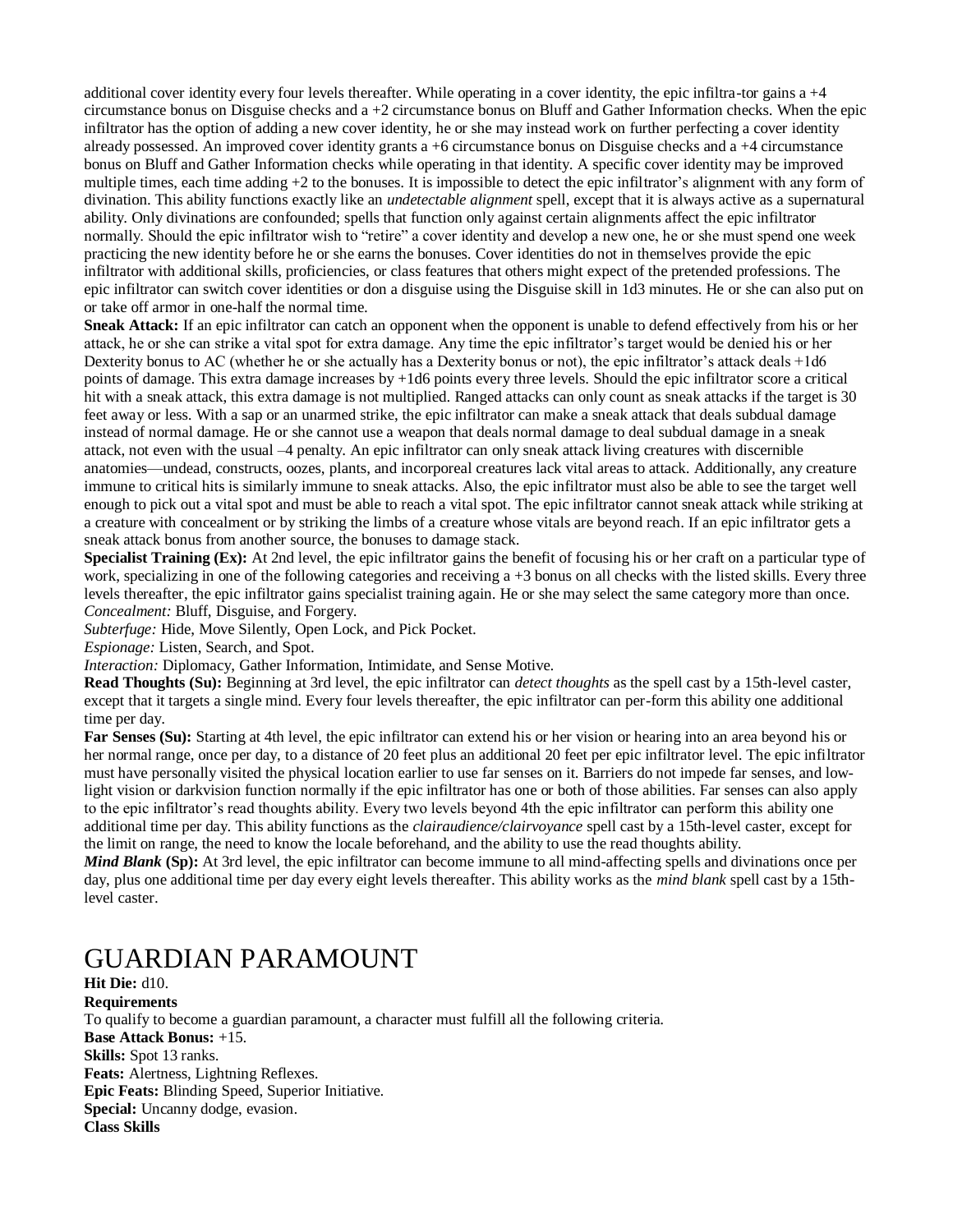The guardian paramount's class skills (and the key ability for each skill) are Bluff (Cha), Climb (Str), Diplomacy (Cha), Intimidate (Cha), Jump (Str), Listen (Wis), Profession (Wis), and Spot (Wis). **Skill Points at Each Level:** 4 + Int modifier.

| Level            | <b>Special</b>                                    |
|------------------|---------------------------------------------------|
| 1st              | Bonus feat, uncanny dodge enabler 3/day           |
| 2nd              | Evasive preceptor 1/day                           |
| 3rd              | Protective aura 1/day                             |
| 4th              | Bonus feat, uncanny dodge enabler 4/day           |
| 5th              | Adjust probability 2/day, evasive preceptor 2/day |
| 6th              | Call back 1/day, protective aura 2/day            |
| 7th              | Bonus feat, uncanny dodge enabler 5/day           |
| 8th              | Evasive preceptor 3/day, adjust probability 3/day |
| 9th              | Protective aura 3/day                             |
| 10 <sub>th</sub> | Bonus feat, uncanny dodge enabler 6/day           |

### **Table: The Guardian Paramount**

### **Class Features**

The following are class features of the guardian paramount prestige class.

**Weapon and Armor Proficiency:** A guardian paramount is proficient with all simple and martial weapons, all armor, and shields.

**Bonus Feats:** The guardian paramount gets a bonus feat at 1st level and an additional bonus feat every three levels thereafter. These bonus feats must be selected from the following list: Bulwark of Defense, Combat Archery, Damage Reduction, Dexterous Fortitude, Dexterous Will, Epic Dodge, Epic Fortitude, Epic Reflexes, Epic Reputation, Epic Skill Focus, Epic Speed, Epic Toughness, Epic Trapfinding, Epic Will, Exceptional Deflection, Fast Healing, Great Dexterity, Improved Combat Reflexes, Improved Sneak Attack, Improved Spell Resistance, Infinite Deflection, Legendary Climber, Lingering Damage, Mobile Defense, Perfect Health, Reflect Arrows, Self-Concealment, Sneak Attack of Opportunity, Spellcasting Harrier, and Uncanny Accuracy.

**Uncanny Dodge Enabler (Ex):** The guardian paramount must have the uncanny dodge class feature to qualify for the prestige class, so at a minimum the guardian paramount has the extraordinary ability to retain his or her Dexterity bonus to AC (if any) regardless of being caught flat-footed or struck by an invisible attacker. It is possible that the character has higher-level aspects of the uncanny dodge ability. Whatever the level of uncanny dodge attained by the character, the guardian paramount can extend the features of his or her uncanny dodge ability to include any one creature he or she designates within 5 feet of him or her (he or she can designate a creature or change designations as a free action once per round). The guardian paramount can extend his or her uncanny dodge ability three times per day at 1st level, plus one additional time per day every three levels thereafter.

**Evasive Preceptor (Ex):** The guardian paramount must have the evasion class feature, which allows the character to take no damage from an area attack with a successful Reflex save. He or she may also have improved evasion, though this is not a prerequisite. The character can extend evasion or improved evasion to include any one creature he or she designates within 5 feet of him or her. The guardian paramount can extend his or her evasion ability once per day at 2nd level, plus one additional time per day every three levels thereafter.

*Protective Aura* **(Sp):** Starting at 3rd level, the guardian paramount can use a special form of *shield other* once per day, plus one additional time per day every three levels thereafter. When a guardian paramount creates a *protective aur*a, the transferred wounds are dealt to the guardian paramount as subdual damage, not normal damage, as with the *shield other* spell. Otherwise, the guardian paramount's *protective aura* functions like the *shield other spell* cast by an 8th-level cleric.

**Adjust Probability (Ex):** On reaching 5th level, the guardian paramount gains the ability to affect probability twice per day, plus one additional time per day per three levels thereafter. The guardian paramount can force a reroll of one attack roll, check, or saving throw that another creature within 25 feet—friend or enemy—just made. The guardian paramount can find out whether the attack roll, check, or save would have succeeded before using this ability. The recipient must take the second roll, whether it's better or worse than the original roll. The use of this ability takes place outside the normal initiative order, but the paramount guardian can't use it if he or she is flat-footed or unable to see the situation resulting in the roll. The guardian paramount must decide whether to reroll as soon as the result of the attack roll, check, or save is known.

*Call Back* (Sp): On reaching 6th level, the guardian paramount gains the ability to return a dead creature that he or she has previously used any of his or her other class abilities on back to life, as if he or she had cast *true resurrection* as a 20th-level cleric. The character can use this ability once per day, plus one additional time per day every six levels.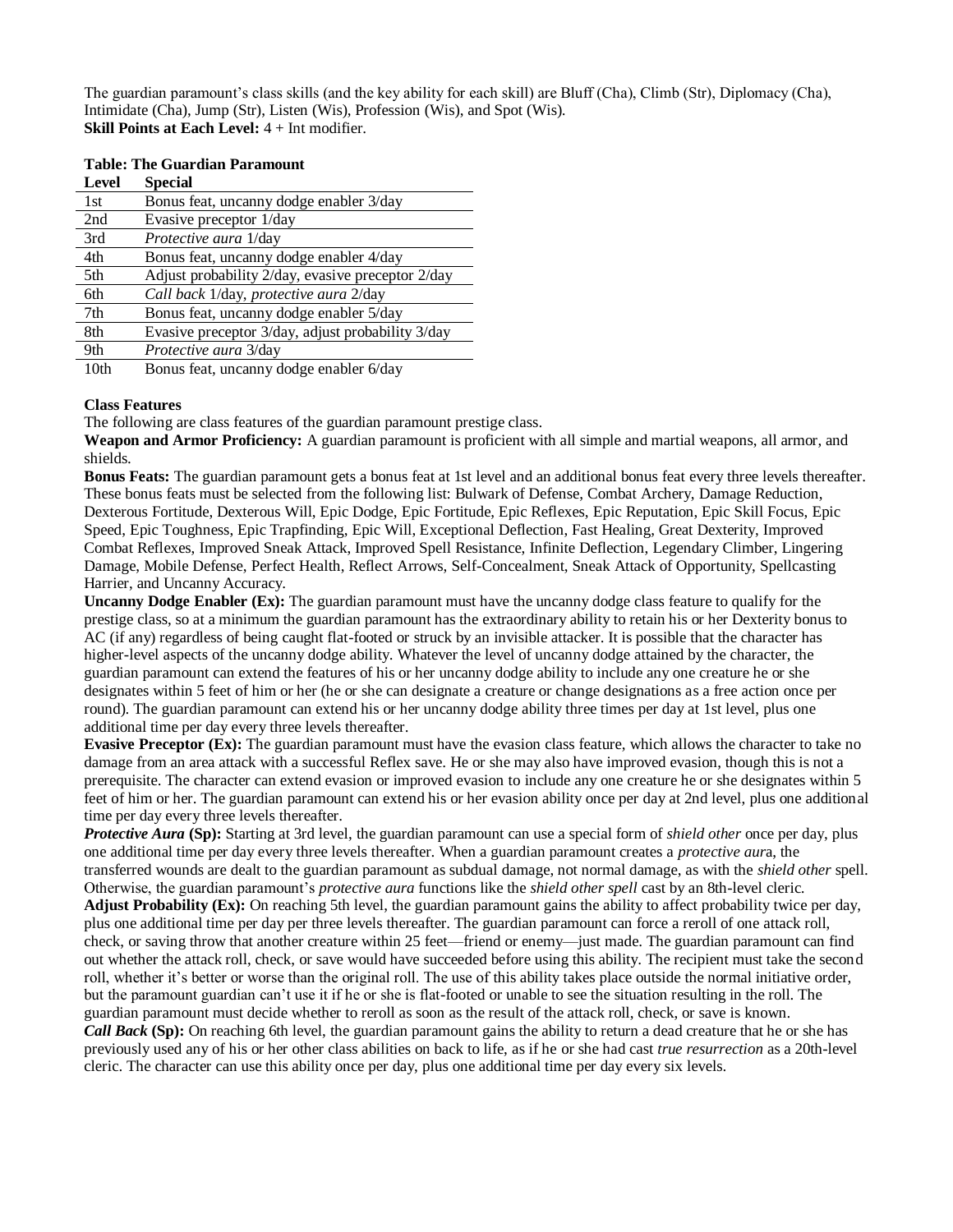# HIGH PROSELYTIZER

### **Hit Die:** d8.

### **Requirements**

To qualify to become a high proselytizer, a character must fulfill all the following criteria. **Skills:** Diplomacy 12 ranks and either Knowledge (religion) 24 ranks or Knowledge (nature) 24 ranks. **Feats:** Leadership. **Epic Feats:** Epic Leadership. **Spells:** Ability to cast 5th-level divine spells. **Special:** Must have a patron deity. **Class Skills**

The high proselytizer's class skills (and the key ability for each skill) are Concentration (Con), Craft (Int), Diplomacy (Cha), Heal (Wis), Knowledge (arcana) (Int), Knowledge (religion) (Int), Profession (Wis), Sense Motive (Wis), and Spellcraft (Int). **Skill Points at Each Level:**  $2 + \text{Int modifier.}$ 

### **Table: The High Proselytizer**

| Level            | <b>Special</b>                         | <b>Spells per Day</b>                 |
|------------------|----------------------------------------|---------------------------------------|
| 1st              | Proselytize 1/day                      |                                       |
| 2nd              | <i>Heal</i> 1/day                      | +1 level of divine spellcasting class |
| 3rd              | Proselytize (deific touch) 1/day       |                                       |
| 4th              | Bonus feat                             | +1 level of divine spellcasting class |
| 5th              | Proselytize (deific word) 1/day        |                                       |
| 6th              | <i>Heal</i> 2/day                      | +1 level of divine spellcasting class |
| 7 <sub>th</sub>  | Proselytize (deific face) 1/day        |                                       |
| 8th              | Bonus feat                             | +1 level of divine spellcasting class |
| 9th              | <i>Proselytize (deific aura)</i> 1/day |                                       |
| 10 <sub>th</sub> | <i>Heal</i> 3/day                      | +1 level of divine spellcasting class |

### **Class Features**

The following are class features of the high proselytizer prestige class.

**Weapon and Armor Proficiency:** High proselytizers are proficient with all simple weapons, all armor, and all shields. **Spells per Day:** At every other high proselytizer level, the character gains new spells per day as if he or she had also gained a level in a divine spellcasting class to which he or she belonged before adding the prestige class level. If already an epic spellcaster, the character gains only the benefit noted under the Spells entry for that epic class. He or she does not, however, gain any other benefit a character of that class would have gained. If the character had more than one divine spellcasting class before becoming a high proselytizer, the player must decide to which class to add each high proselytizer level for the purpose of determining spells per day.

*Proselytize* (Sp): At 1st level, the high proselytizer gains the ability to preach the word of his or her deity to large crowds with great effect. He or she may speak in such a manner once per day, plus one additional time per day per ten class levels thereafter.

*Proselytize* has three effects. First, any time the high proselytizer is speaking in this manner, he or she is treated as though affected by a *sanctuary* spell. Second, his or her voice can be heard clearly by anyone within a radius of 100 feet plus 50 feet per class level, regardless of background noise, and his or her speech can be understood as though the audience were affected by a *comprehend languages* spell. Finally, everyone in the range of the high proselytizer's voice immediately has a chance of becoming enraptured:

| <b>Type of Listener</b>      | <b>Effect</b>                                               |
|------------------------------|-------------------------------------------------------------|
| Followers of the same deity  | Automatic if 10 or fewer HD, otherwise Will save (DC $20 +$ |
|                              | $1/2$ high proselytizer's class level + Wis modifier)       |
| Others of the same alignment | Automatic if 5 or fewer HD, otherwise Will save (as above)  |
| All others                   | Will save (as above)                                        |

Enraptured audience members act as though affected by a *symbol of persuasion*, changing alignment as appropriate and otherwise functioning according to the *charm person* spell. The high proselytizer can inspire the crowd to take any of a number of actions, depending on his or her alignment. Any suicidal suggestion grants audience members a new saving throw to break the rapture (with the exception of low-level followers of the same deity, who never got a save in the first place). This rapture lasts for 10 minutes plus an additional 5 minutes per high proselytizer level.

At 3rd level, the high proselytizer's proselytize ability includes deific touch once per day, plus one additional time per day per ten levels thereafter. During his or her speech, the high proselytizer can move among the enraptured, shaking hands,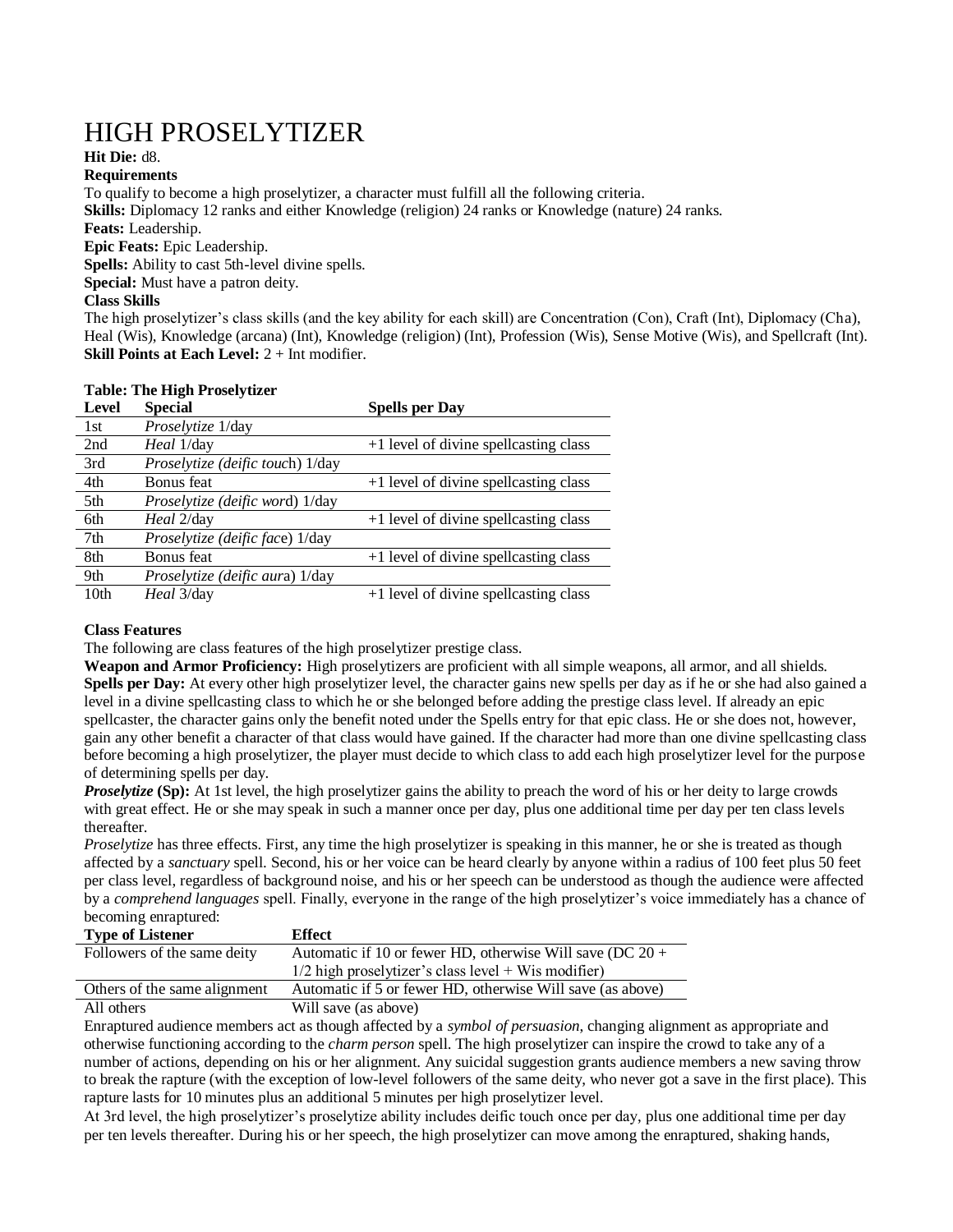caressing brows, and otherwise making contact with audience members. Anyone so touched is healed of 1d4 points of damage and cured of any natural disease or poison. Up to six individuals per round can be so affected. An audience member can only benefit from deific touch once per proselytize session. The high proselytizer can use deific touch as long as his or her proselytize ability lasts.

At 5th level, the *proselytize* ability includes *deific word* once per day, plus one additional time per day per ten levels thereafter. The words spoken by the high proselytizer can, if he or she chooses, function as a triple-strength *sound burst* spell (3d8 points of sonic damage and a Will save to avoid being stunned for 3 rounds) to all who are not enraptured, as the spell cast by a 20th-level cleric. The *deific word* can occur at any point during his or her *proselytize* speech.

At 7th level, the *proselytize* ability includes *deific face* once per day, plus one additional time per day per ten levels thereafter. When the high proselytizer speaks, he or she can cause a blinding burst to shine from his or her face. *Deific face*  functions against all in the audience who are not enraptured as the *sunburst* spell cast by a 20th-level cleric. The *deific face*  can occur at any point during his or her speech.

At 9th level, the *proselytize* ability includes *deific aura* once per day, plus one additional time per day per ten levels thereafter. When the high proselytizer speaks, he or she can cause a rolling wave of deific power to spring from his or her body that functions as either a *blasphemy, dictum, holy word,* or *word of chaos* spell (as appropriate for his or her alignment), affecting only those in the audience who have resisted becoming enraptured. *Deific aura* otherwise functions as the relevant spell cast by a 20th-level cleric. The *deific aura* can occur at any point during his or her speech.

*Heal* (Sp): At 2nd level, the high proselytizer can use *heal* on his or herself or another creature once per day, plus one additional time per day per four levels thereafter.

**Bonus Feats:** The high proselytizer gets a bonus feat at 4th level and an additional bonus feat every four levels thereafter. These bonus feats must be chosen from the following list: Armor Skin, Automatic Quicken Spell, Automatic Silent Spell, Automatic Still Spell, Bonus Domain, Enhance Spell, Epic Reputation, Epic Spell Focus, Epic Spell Penetration, Epic Spellcasting, Epic Will, Extended Life Span, Great Charisma, Great Wisdom, Ignore Material Components, Improved Alignment-Based Casting, Improved Combat Casting, Improved Heighten Spell, Improved Metamagic, Improved Spell Capacity, Intensify Spell, Legendary Commander, Multispell, Negative Energy Burst, Per-manent Emanation, Planar Turning, Polyglot, Positive Energy Aura, Spectral Strike, Spell Stowaway, Spell Opportunity, Spontaneous Domain Access, Spontaneous Spell, Tenacious Magic, Undead Mastery, Zone of Animation.

## LEGENDARY DREADNOUGHT

### **Hit Die:** d12.

**Requirements**

To qualify to become a legendary dreadnought, a character must fulfill all the following criteria.

**Base Attack Bonus:** +23.

**Skills:** Intimidate 15 ranks.

**Feats:** Combat Reflexes, Great Cleave, Improved Bull Rush, Improved Critical.

**Class Skills**

The legendary dreadnought's class skills (and the key ability for each skill) are Climb (Str), Craft (Int), Intimidate (Cha), Jump (Str), and Swim (Str).

**Skill Points at Each Level:**  $2 +$  Int modifier.

#### **Table: The Legendary Dreadnought Level Special**

| Level           | Special              |
|-----------------|----------------------|
| 1st             | Unstoppable 1/day    |
| 2nd             | Unmovable 1/day      |
| 3rd             | Shrug off punishment |
| 4th             | Thick skinned        |
| 5th             | Bonus feat           |
| 6th             | Unstoppable 2/day    |
| 7 <sub>th</sub> | Unmovable 2/day      |
| 8th             | Shrug off punishment |
| 9th             | Thick skinned        |
| 10th            | Bonus feat           |

### **Class Features**

The following are class features of the legendary dreadnought prestige class.

**Weapon and Armor Proficiency:** A legendary dreadnought is proficient with all simple and martial weapons, all armor, and all shields.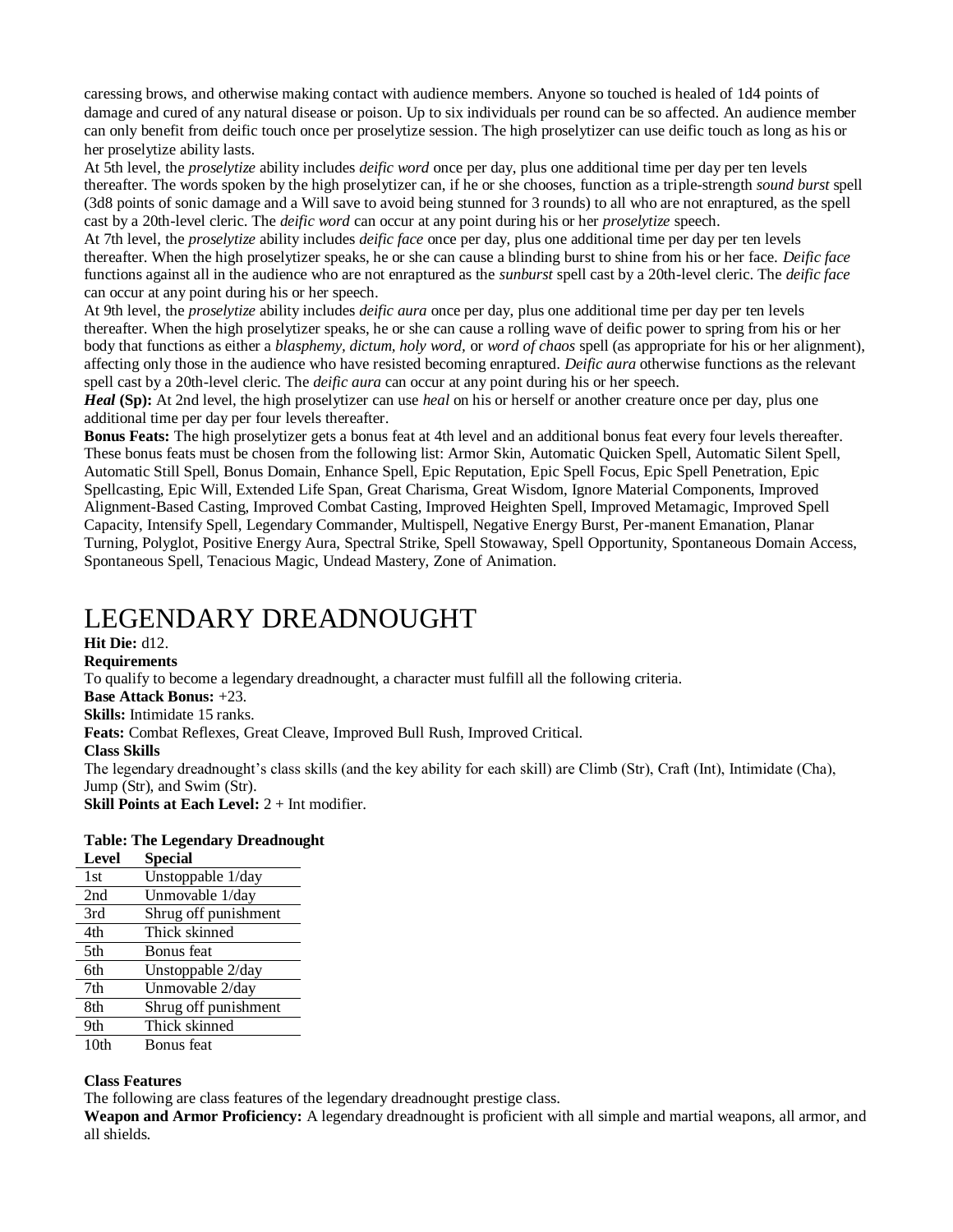**Unstoppable (Ex):** At 1st level, the legendary dreadnought can concentrate his or her power, gaining a  $+20$  bonus on his or her Strength check to break or burst a door or item once per day, plus one additional time per day every five levels thereafter. As a special use of this ability, the legendary dreadnought can attempt to break a *wall of force* (Strength DC 32, and the character applies his or her unstoppable bonus to this check as well). Alternatively, the legendary dreadnought can apply the +20 bonus to a single attack roll.

**Unmovable (Ex):** At 2nd level, the legendary dreadnought can concentrate his or her power, making him or herself unmovable once per day, plus one additional time per day every five levels thereafter. This power grants the character a  $+20$ bonus on any one of the following:

A grapple check made to avoid being grabbed with the improved grab ability.

A Strength check to avoid the effects of a bull rush, trip attempt, or similar effect.

A Strength check against any effect that would move the character either physically or magically.

Any one saving throw. If an effect that would move the character either physically or magically does not normally allow a saving throw, the legendary dreadnought can use this ability to gain a Will saving throw. He or she still gains the +20 bonus on the saving throw in such a case.

**Shrug off Punishment (Ex):** The legendary dreadnought gains 12 bonus hit points at 3rd level and 12 more every five levels thereafter.

**Thick Skinned (Ex):** At 4th level, the legendary dreadnought gains damage reduction  $3/-$ . This does not stack with damage reduction granted by magic items or nonpermanent magical effects, but it does stack with any damage reduction granted by permanent magical effects, class features, the Damage Reduction feat, and this ability itself. The damage reduction improves by 3 points every five levels thereafter

**Bonus Feats:** The legendary dreadnought gets a bonus feat at 5th level and an additional bonus feat every five levels thereafter. These bonus feats must be selected from the following list: Armor Skin, Devastating Critical, Dire Charge, Epic Fortitude, Epic Prowess, Epic Toughness, Epic Weapon Focus, Epic Weapon Specialization, Fast Healing, Great Constitution, Great Strength, Improved Combat Reflexes, Overwhelming Critical, Penetrate Damage Reduction.

### PERFECT WIGHT

**Hit Die:** d6.

#### **Requirements**

To qualify to become a perfect wight, a character must fulfill all the following criteria.

**Skills:** Hide 24 ranks, Move Silently 24 ranks.

**Epic Feats:** Self-Concealment.

**Special:** Sneak attack +10d6.

### **Class Skills**

The perfect wight's class skills (and the key ability for each skill) are Appraise (Int), Balance (Dex), Bluff (Cha), Climb (Str), Craft (Int), Disable Device (Int), Diplomacy (Cha), Disguise (Cha), Escape Artist (Dex), Gather Information (Cha), Hide (Dex), Innuendo (Wis), Jump (Str), Knowledge (any) (Int), Listen (Wis), Move Silently (Dex), Open Lock (Dex), Search (Int), Spot (Wis), Survival (Wis), Tumble (Dex), and Use Rope (Dex).

**Skill Points at Each Level:** 8 + Int modifier.

|       | <b>Table: The Perfect Wight</b> |  |
|-------|---------------------------------|--|
| Level | <b>Special</b>                  |  |

| uv vu | орсски                     |
|-------|----------------------------|
| 1st   | Greater invisibility 1/day |
| 2nd   | Improved legerdemain 1/day |
| 3rd   | Incorporeal 1/day          |
| 4th   | Shadow form 1/day          |
| 5th   | Bonus feat                 |
| 6th   | Greater invisibility 2/day |
| 7th   | Improved legerdemain 2/day |
| 8th   | Incorporeal 2/day          |
| 9th   | Shadow form 2/day          |
| 10th  | Bonus feat                 |

#### **Class Features**

The following are class features of the perfect wight prestige class.

**Weapon and Armor Proficiency:** A perfect wight gains no proficiency with any weapons, armor, or shields. **Greater Invisibility (Su):** Starting at 1st level, the perfect wight gains the benefit of *greater invisibility* once per day, plus one additional time per day every five levels thereafter. The *greater invisibility* is as the spell cast by a 20th-level caster.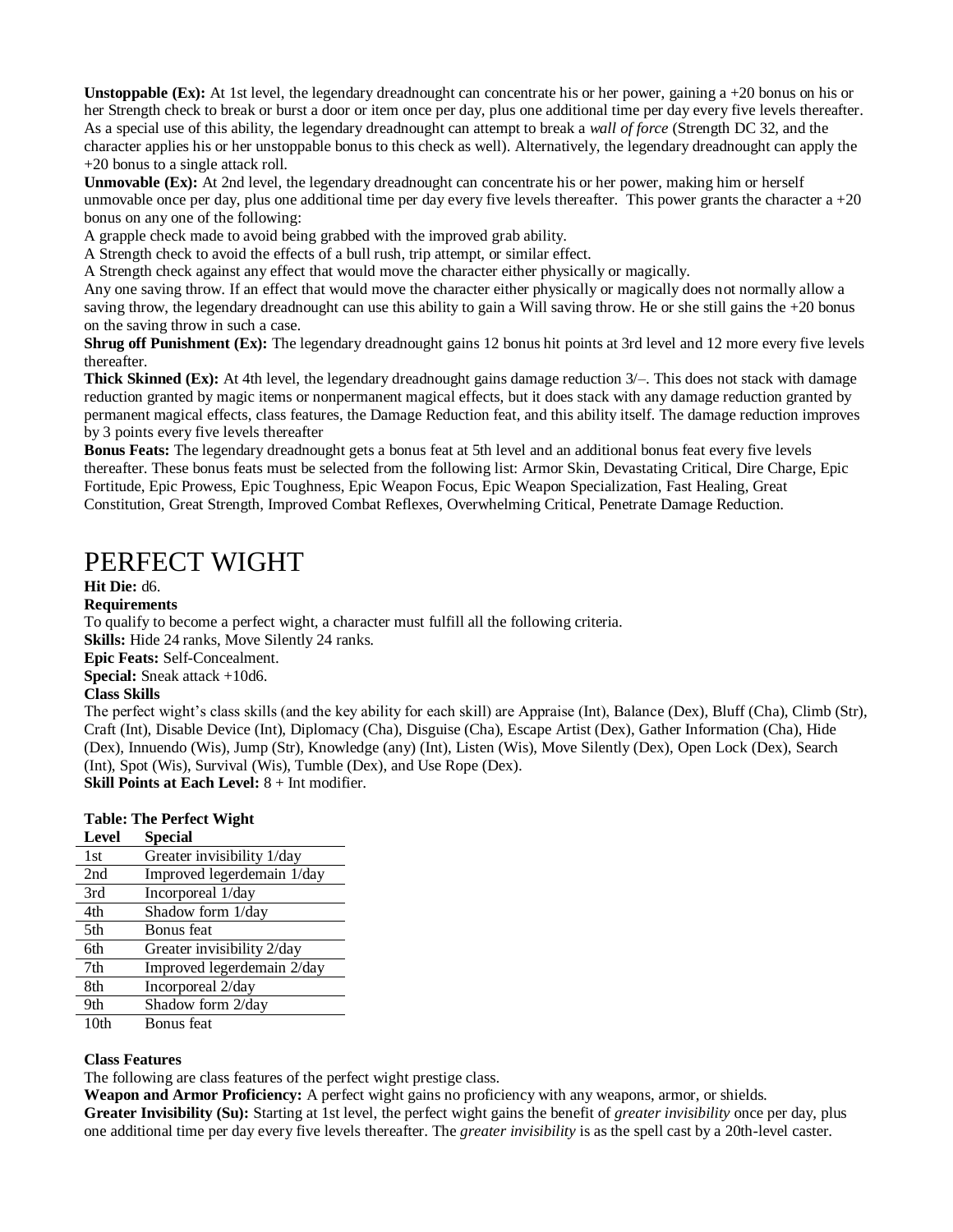**Improved Legerdemain (Su):** A perfect wight can perform the following class skills at a range of 30 feet: Disable Device, Open Lock, Pick Pocket, and Search. If desired, the perfect wight can take 10 on the check. Any object manipulated during the skill check must weigh 100 pounds or less. Alternatively, the perfect wight can use improved legerdemain to make one melee sneak attack against any creature within 30 feet. The perfect wight executes the sneak attack (or death attack, if applicable) as if attacking from a flanking position. If the attack is successful, the victim is dealt the appropriate sneak attack damage despite the fact that the perfect wight and his or her weapon do not physically cross the intervening distance. A perfect wight can use improved legerdemain once per day at 2nd level, plus one additional time per day every five levels thereafter.

**Incorporeal (Su):** At 3rd level, the perfect wight can become incorporeal once per day, plus one additional time per day every five levels thereafter. A perfect wight can remain incorporeal for a number of rounds equal to 20 + his or her perfect wight level. As an incorporeal creature, the perfect wight can be harmed only by other incorporeal creatures, +1 or better magic weapons, and spells, spell-like abilities, and supernatural abilities. He or she is immune to all nonmagical attack forms. Even when hit by spells or magic weapons, the perfect wight has a 50% chance to ignore any damage from a corporeal source (except for force effects or attacks made with ghost touch weapons). An incorporeal perfect wight has no natural armor but has a deflection bonus equal to his or her Charisma modifier (always at least +1, even if his or her Charisma score does not normally provide a bonus). An incorporeal perfect wight can pass through solid objects at will, but not force effects. His or her attack ignores natural armor, armor, and shields, although deflection bonuses and force effects work normally against it. An incorporeal perfect wight moves silently and cannot be heard with Listen checks if he or she doesn't wish to be. While incorporeal, the perfect wight has no Strength score, so his or her Dexterity modifier applies to both melee and ranged attacks.

**Shadow Form (Su):** At 4th level, the perfect wight can take shadow form once per day, plus one additional time per day every five levels thereafter. The perfect wight's shadow form lasts 1 minute per level of the prestige class. While in shadow form the perfect wight is incorporeal (see above), is immune to critical hits, and can fly at a speed of 100 feet (good). The perfect wight can also use the substance of his or her own shadow to enhance his or her effective level on any attack roll, check, or saving throw. Drawing power from his or her own shadow form deals the perfect wight 7 points of damage for each +1 bonus on a single roll or +1 effective level for any other single use.

**Bonus Feats:** The perfect wight gets a bonus feat at 5th level and an additional bonus feat every five levels thereafter. These bonus feats must be selected from the following list: Blinding Speed, Combat Archery, Dexterous Fortitude, Dexterous Will, Epic Dodge, Epic Reputation, Epic Skill Focus, Epic Speed, Epic Trapfinding, Improved Combat Reflexes, Improved Sneak Attack, Legendary Climber, Lingering Damage, Self-Concealment, Sneak Attack of Opportunity, Spellcasting Harrier, Superior Initiative, Uncanny Accuracy.

## UNION SENTINEL

**Hit Die:** d10. **Requirements** To qualify to become a Union Sentinel, a character must fulfill all the following criteria. **Alignment:** Any lawful. **Base Attack Bonus:** +21. **Skills:** Diplomacy 8 ranks, Knowledge (local) 8 ranks. **Feats:** Alertness, Improved Disarm. **Epic Feats:** Armor Skin. **Special:** Must reside in a demiplane-city. **Class Skills**

The Union Sentinel's class skills (and the key ability for each skill) are Diplomacy (Cha), Gather Information (Cha), Intimidate (Cha), Knowledge (local) (Int), Listen (Wis), Profession (Wis), Search (Int), Sense Motive (Wis), and Spot (Wis). **Skill Points at Each Level:** 2 + Int modifier.

| Level | <b>Special</b>                                    |
|-------|---------------------------------------------------|
| 1st   | Sending 1/day, shield of law 1/day                |
| 2nd   | Freedom 1/day, knock 1/day                        |
| 3rd   | Dimensional anchor 1/day                          |
| 4th   | Portal guardian 1/day, <i>shield of law</i> 2/day |
| 5th   | <i>Forcecage</i> 1/day                            |
| 6th   | Dimensional anchor 2/day, knock 2/day             |
| 7th   | Imprisonment 1/day, shield of law 3/day           |
| 8th   | Freedom 2/day, sending 2/day                      |

### **Table: The Union Sentinel**